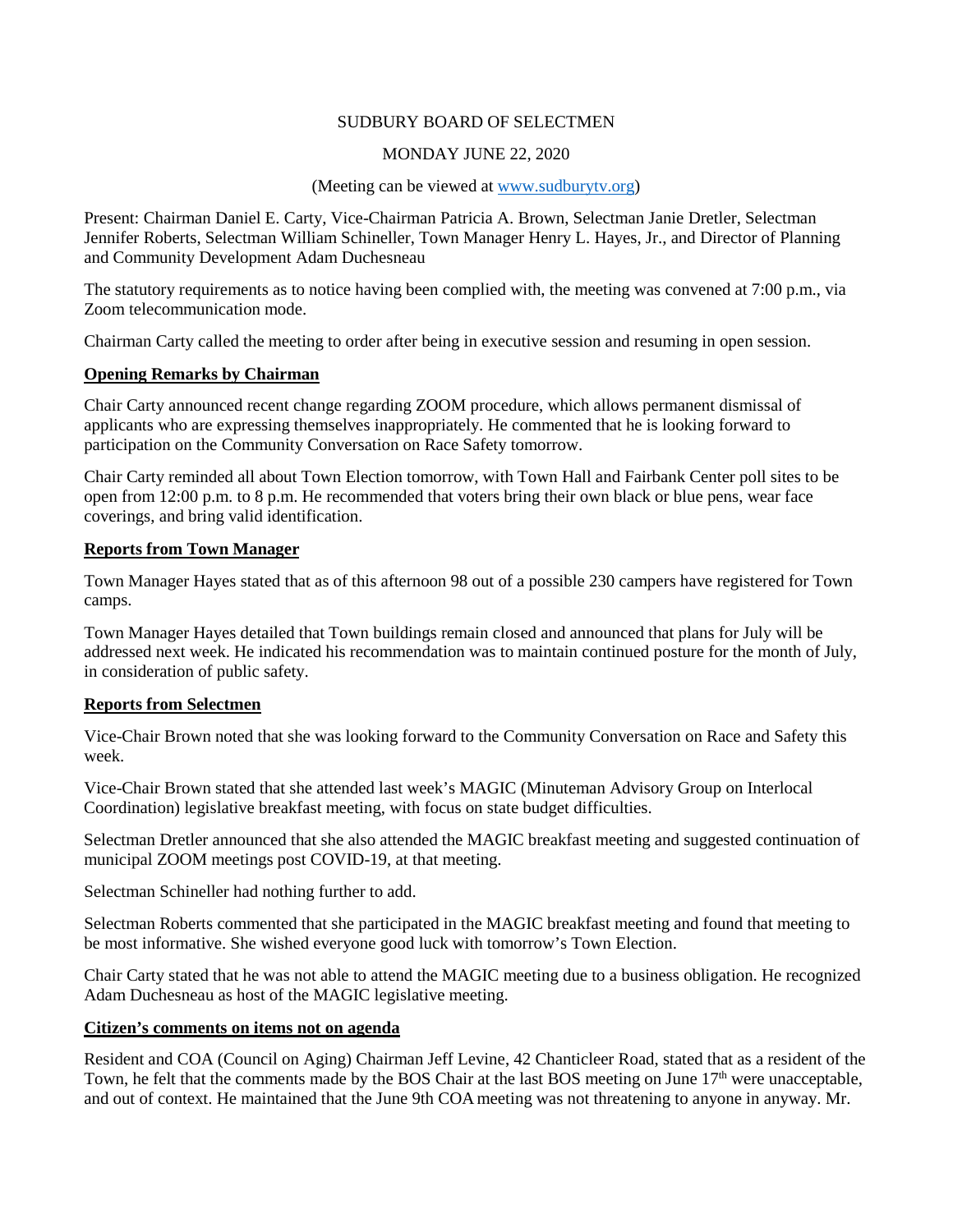Levine read a prepared a statement to be submitted to Town Manager Hayes and requested that the statement be included with the BOS meeting minutes.

Resident Len Simon, 40 Meadowbrook Circle, stated that he watched the COA meeting of June 9<sup>th</sup> and the last BOS meeting on June 17, and felt that severe misinterpretation resulted, with no blame on COA. He recommended that the Chairs of BOS and COA communicate with each other and recognize that a miscommunication took place.

Selectman Roberts asked if the Board could react to the two previous comments made by Mr. Levine and Mr. Simon. Chair Carty rejected the suggestion made by Selectman Roberts, and stated that it was in the best interest of all to proceed to the next agenda item.

Selectman Roberts asked why she could not provide comment. Chair Carty responded that he held the post of Chair and comments made were not worth a response and the Board had many more items to address at this meeting.

Selectman Dretler commented that Selectmen should be able to respond to comments made by the citizens. She emphasized that this was not a small occurrence that recently took place. After stating multiple times that he was moving on Chair Carty muted Selectman Dretler's microphone and moved on to the next agenda item.

Selectman Roberts reiterated that Selectmen had a right to make comments and indicated that she would find a way to say what she wanted to say.

**As the Local Licensing Authority, vote on whether to approve the applications of Rossini's Pizzeria (418 Boston Post Road), Soul of India (103 Boston Post Rd), Twenty-Nine Rustic Mediterranean (29 Hudson Rd), Conrad's Restaurant (120 Boston Post Rd) and Max and Leo's Artisan Pizza (470 North Rd) for Temporary Outdoor Seating Permits effective through November 1, 2020, or until COVID-19 Order No. 35 is rescinded, whichever is sooner, reverting to their original licensed premises on that date.** 

Rossini's Pizzeria (418 Boston Post Road)

Mr. Duchesneau stated that he received comment from the owner of Rossini's Pizzeria, and from Leila Frank indicating that the application would be included on the July 14th BOS meeting.

Soul of India (103 Boston Post Rd)

Present: Dariusz Zywina of Soul of India

Mr. Zywina stated that Mr. Duchesneau was satisfied with the proposal.

Vice-Chair Brown motioned to approve the application of Soul of India for a Temporary Outdoor Seating Permit, to expire on November 1, 2020; or sooner if the State of Emergency is lifted. Chair Carty seconded the motion.

It was on motion unanimously

VOTED: To approve the application of Soul of India for a Temporary Outdoor Seating Permit, to expire on November 1, 2020; or sooner if the State of Emergency is lifted.

Twenty-Nine Rustic Mediterranean (29 Hudson Rd)

Town Manager Hayes stated that he received notice from Ms. Frank this evening detailing that Fire Chief Whalen suggested that the proposed traffic barriers mark the parking for employees of the restaurant.

Conrad's Restaurant (120 Boston Post Rd)

Present: Bob Conrad of Conrad's Restaurant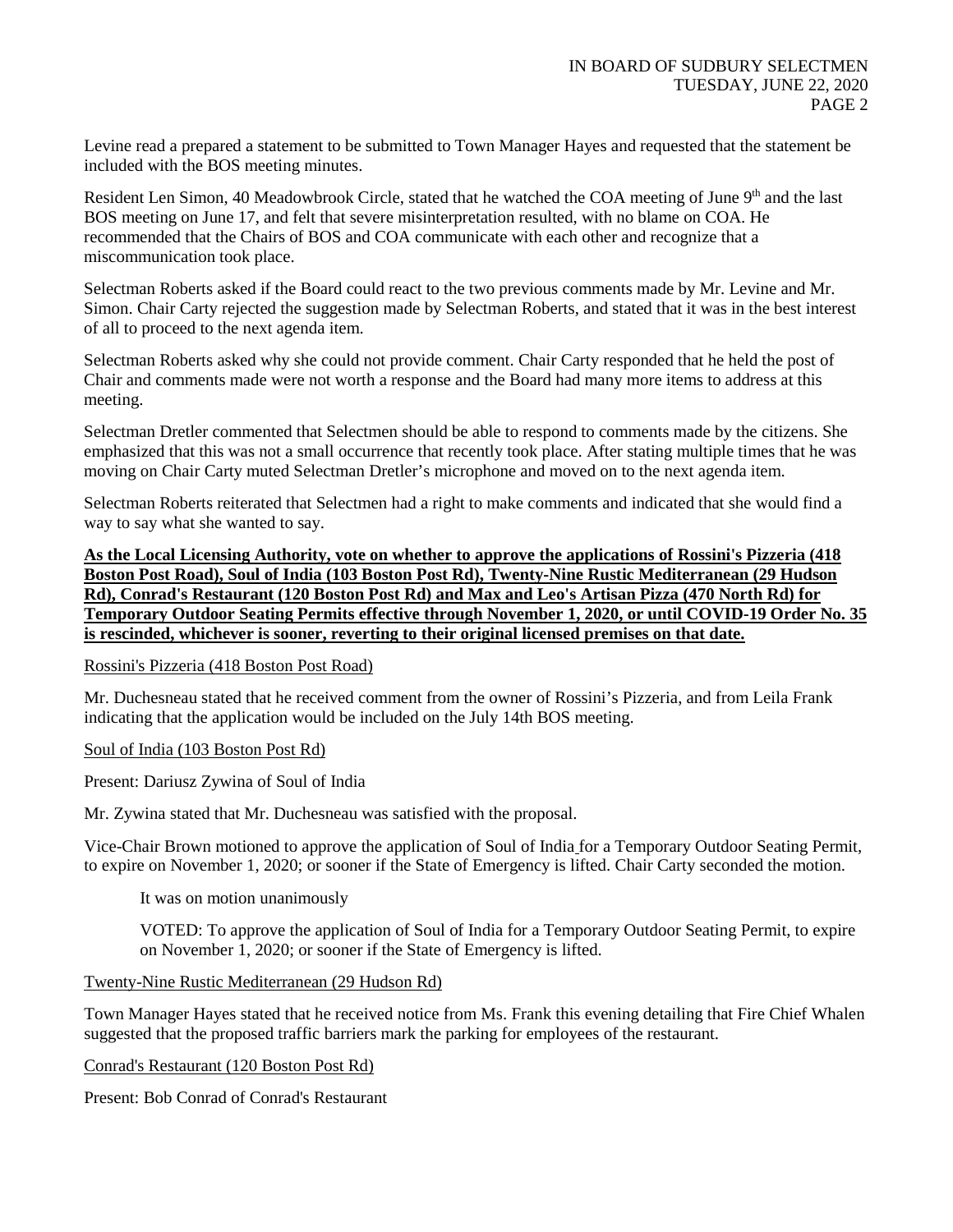Mr. Conrad explained his request for proposed screened seating and the implementation of concrete barriers.

Board members presented related questions to the applicant.

Town Manager Hayes stated that the Fire Chief and the Police Chief approved such permitting. Planning Director Adam Duchesneau confirmed that he had not problems with Option #2.

Chair Carty motioned to approve Temporary Outdoor Seating Permit, option #2 (seating provided in the front of the restaurant with jersey barriers), to expire on November 1, 2020; or sooner if the State of Emergency is lifted. Selectman Schineller seconded the motion.

It was on motion unanimously

VOTED: To approve Temporary Outdoor Seating Permit, option #2 (seating provided in the front of the restaurant with jersey barriers), to expire on November 1, 2020; or sooner if the State of Emergency is lifted.

Max and Leo's Artisan Pizza, 470 North Road

Chair Carty stated that the application was retracted.

## **Vote to approve a request for one 32 ft. temporary office trailer at 554 Boston Post Road from June 2020 through June 2021**

Present: Quentin Nowland and Robert Pouliot, of Boardwalk Storage Solutions, LLC and Andrew Lewis, Building Inspector

Mr. Nowland presented his request for temporary construction trailer installation. He detailed that there would not be any sleeping accommodations or toilets/water in the trailer.

Vice-Chair Brown inquired about the temporary office trailer. Mr. Pouliot responded that the temporary trailer would be in service for 10-11 months.

Selectman Dretler asked about the purpose of the trailer. Mr. Pouliot responded that the general purpose was to house plans, conduct daily meetings with subcontractors.

Selectman Dretler asked when the Stone Tavern would be worked on. Mr. Nowland responded the Stone Tavern project would be worked on during the summer and into the fall.

Mr. Lewis had no problems with the temporary construction trailer and approved the permit for a duration of 12 months.

Chair Carty moved and Selectman Schineller seconded the motion.

It was on motion unanimously

VOTED: To approve a request dated June 15, 2020 from Robert L. Pouliot, President, Boardwalk Storage Solutions, LLC, to grant permission for one 32 ft. temporary office trailer at 554 Boston Post Road from June 2020 through June 2021, subject to approval of the Building Inspector.

## **Discussion and possible vote on Board policies**

Vice-Chair Brown reviewed the Sudbury Town Counsel Policy with the Board. She suggested that the Board consider the Town Counsel Policy as it relates to other boards/commissions and committees having access to Town Counsel services. She affirmed that the Town Manager regulated the time spent by Town Counsel, and how that legal counsel time is spent.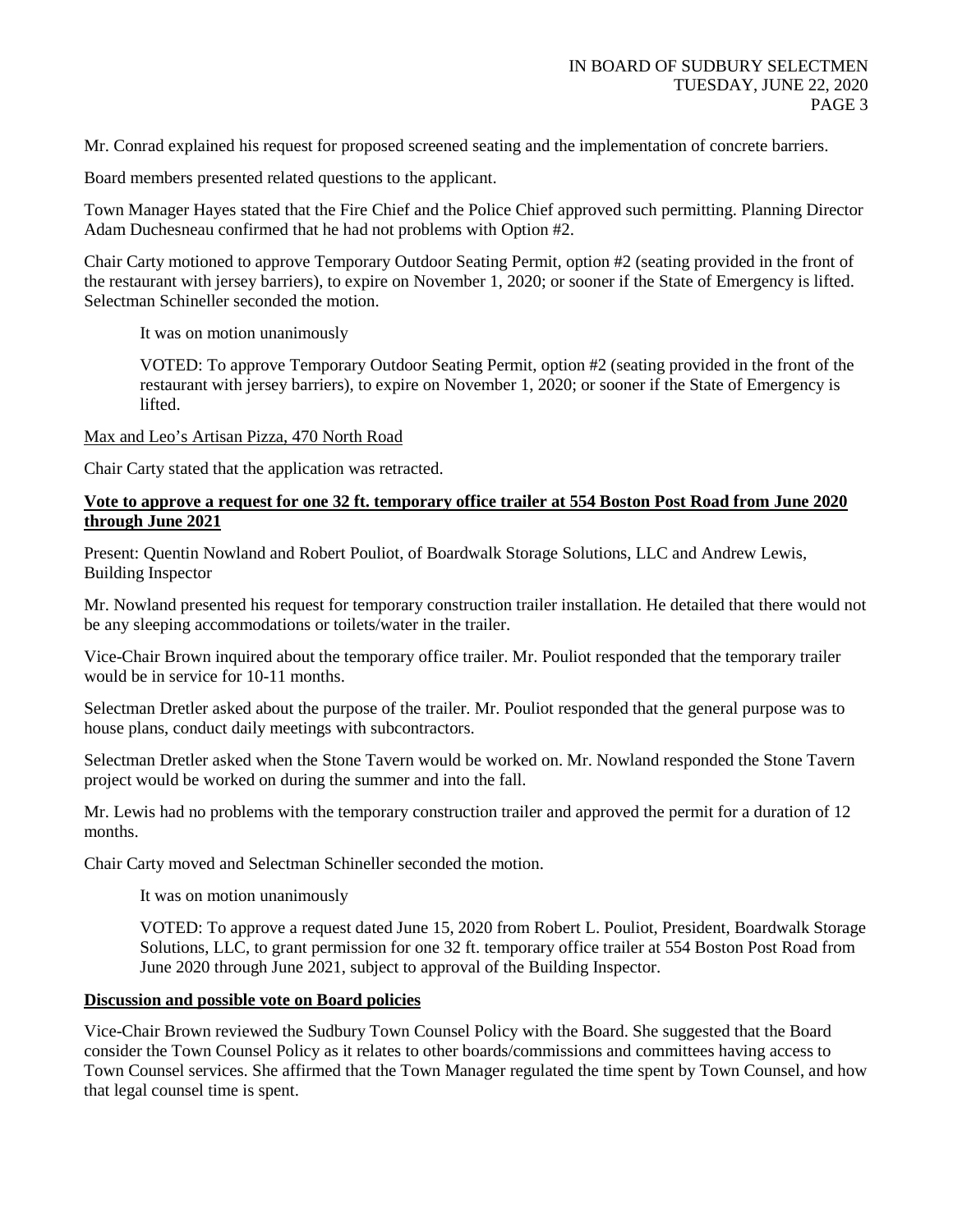Town Manager Hayes recommended amending the existing Policy. He indicated that the Policy should not include an automatic ask for Town Counsel consultation, especially if the consultation does not include standard contract work. Chair Carty commented that initial consultation/s would be different than ongoing requests.

Town Manager Hayes confirmed that he wanted to be able to control legal counsel cost. Chair Carty suggested amended policy language requesting that any ask for legal counsel consult, must be approved by the Town Manager, with exception of the Board of Selectmen.

Board members discussed various language options to be included in Section A-1 - Boards, commissions and committees of the Town of Sudbury.

Resident and Finance Committee member Susan Berry, 4 Dawson Drive, opined about committee members requesting access to Town Counsel.

Resident Manish Sharma, 77 Colonial Road, asked about Town Counsel costs to be incurred by the taxpayers. Mr. Sharma noted that other communities assign a liaison to compare what guidelines that other local communities follow in regard to allocating Town counsel expense. Chair Carty stated that the Town Manager would be controlling this process and would closely monitor such allocation.

Mr. Simon asked if proposed edits suggested at this meeting, could be explained to the public. He requested that final approval of edits be included as a separate agenda item.

Chair Carty explained that the suggested changes in the A-1 Section confirms that the Town Manager is the gatekeeper in this process. Vice-Chair Brown summarized that alteration to Section of B-1 would ensure that the Board be notified of legal opinion/s provided and the request for legal opinion/s. She stated that the Town Manager would have access to Town Counsel at all times.

Vice-Chair Brown mentioned that was such amendments to Sections A and B, Section C could be eliminated from the Selectmen's Policies and Procedures document and be included in the employee handbook, would maintain that the Town Manager is the gatekeeper for all Town committees, commissions/boards, and Town employees.

Vice-Chair Brown suggested that the Board review the suggested edits made at this meeting and vote to formalize those edits at the next BOS meeting.

Chairman Carty asked if Select Board members had further comments, regarding previous comments from Mr. Levine and Mr. Simon.

Selectman Roberts commented that she had reviewed the June 9th COA meeting several times and concluded that there was strong language at that meeting, but not threatening language, nor messages that conveyed a specific legal threat.

Selectman Dretler stated that she had reviewed the June  $9<sup>th</sup> COA$  meeting three times and felt the language expressed by COA members reflected figures of speech and she did not interpret the words in any other way. She recognized Chair Carty's comment indicating that she would speak on the behalf of COA regarding a Saturday Town Meeting. She elaborated and that was not what COA actually communicated at the COA meeting. She said rather, that COA Chair Levine spoke to her.

Selectman Dretler indicated that there was misinterpretation involved with the meeting and stated that she felt badly for the members of the COA.

Vice-Chair Brown commented that her name and her presence at that COA meeting was repeated, and she had questions about that.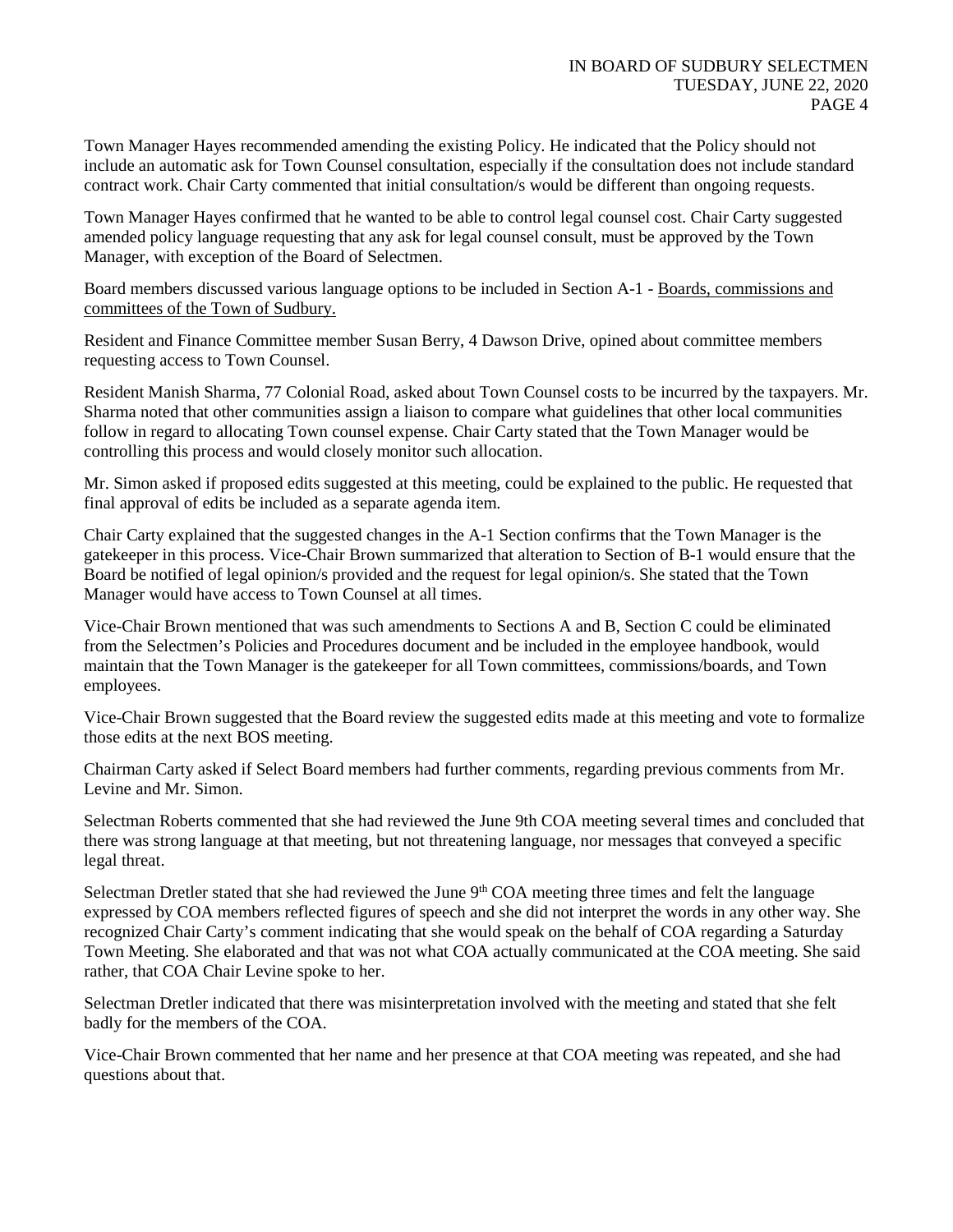Selectman Schineller confirmed that he did not watch the COA meeting again and thought that Chair Carty might have overreacted regarding the COA meeting discussion. He commented that people should be more respectful in light of what they say.

Selectman Dretler stated that she would not want anyone stifled at Town Meeting. She stressed that no one should tell any other member how to speak at a public meeting.

## **Discussion and possible vote on Key Performance Indicators (KPI)**

Selectman Schineller reviewed the KPI PowerPoint presentation, which he suggested could be used as a project management tool. As example he displayed how KPI planning could effectively itemize various aspects and updates associated with the Bruce Freeman Rail Trail project.

Vice-Chair Brown affirmed that such a project management plan would be of great value.

Board members were in favor of some type of plan to track project progress with ease.

Town Manager Hayes asked how staff might be involved with working with such a plan. Chair Carty confirmed that if implemented properly, there would not be a large burden on staff. Chair Carty stated that the topic would be discussed further at a future meeting.

## **Continued discussion on Safety and Race Community Conversation forum**

Town Manager Hayes stated that Brandale Randolph and a recent LSRHS graduate would be the moderators for the Conversation forum. He added that panel participants would include a military representative from Hanscom, students and administrative representatives, Chief Nix, and Bethany Hadvab, of the Sudbury Health Department.

Chair Carty maintained that this Community Conversation would be the first step in a continued community process. Selectman Roberts agreed that follow-up sessions would be beneficial.

Selectman Dretler recommended that all submitted forum questions be made public in the near future.

Resident and Park and Recreation member Maura Huston, 578 Peakham Road, asked about forum broadcast time.

#### **Update and possible vote on Transportation Committee membership and mission statement**

Chair Carty noted that intense language was presented at the last Transportation Committee meeting by "Zoom bombers". He suggested that the Transportation Committee membership be extended another year.

Chair Carty noted that the Committee was currently working on a transit program with Uber, which had been slowed down due to COVID-19. He recognized the efforts of Adam Duchesneau, Beth Suedmeyer and others in the Planning Department.

Chair Carty mentioned that the Transportation Committee applied for MAPC (Metropolitan Area Planning Council) emergency grant funding in the amount of approximately \$24,000 to assist people effected by COVID-19 and partner with several local taxi companies.

Mr. Duchesneau provided additional detail regarding the MAPC grant application, which was submitted to MAPC on June 12.

Chair Carty motioned and Selectman Schineller seconded the motion.

It was on motion unanimously

VOTED: To approve the extension of the Transportation Commission to the spring of 2021.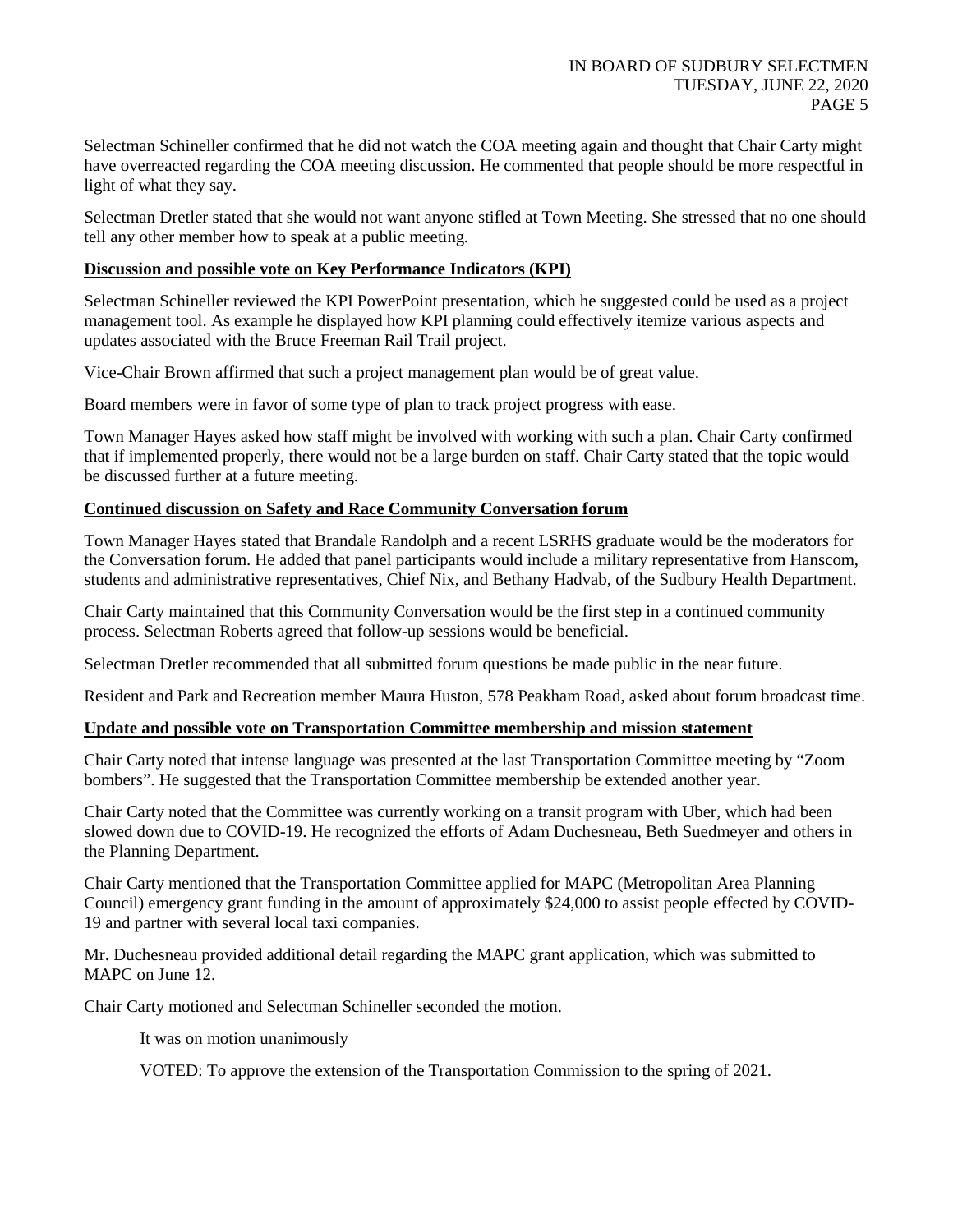## **Discussion on the Fairbank Community Center/Town Forum, and possible discussion on presentation**

Chair Carty confirmed that many e-mails supporting the Fairbank Community Center were received by the Selectmen's office this week. He suggested that all of the submitted documentation be included with this meeting's minutes.

Mr. Sharma asked if phased funding language could be included in the warrant for the Fairbank Community Center article.

Ms. Huston stated that the Fairbank Community Center project would benefit everyone in Sudbury. She noted that the Fairbank Working Group would move forward with public education.

Selectman Schineller moved to present Article 18 – The Fairbank Community Center at Annual Town Meeting. Selectman Roberts seconded the motion.

It was on motion unanimously

VOTED: To present Article 18 – The Fairbank Community Center at Annual Town Meeting in September, 2020.

Selectman Roberts asked when the Fairbank Community Center Forum should take place. Vice-Chair Brown suggested that a virtual forum could take place in August.

## **Discussion on submission of Ballot questions for the Nov. 3 state election, and potentially provide ballot questions at the June 22 meeting.**

Discussion regarding submission and creation of ballot questions took place.

## **Review Town Meeting articles, possibly take positions on articles, and assign motions and presentations.**

Present: Girish Pathak, resident petitioner for Article 54 – Cost/benefit study on burying overhead utility lines

Mr. Pathak stated that he modified the Article in consideration of work effort and cost, but did not alter the deliverables.

Select Board members agreed that the Article was timely.

Selectman Schineller inquired about amending the Article at Town Meeting. Town Manager Hayes commented that there was opportunity to draft Article language upon request of the petitioner.

Resident petitioner, Len Simon, stated that he would present his article at the next BOS meeting on July 14.

## **Vote to approve proposed amendment to Housing Trust Declaration of Trust**

Mr. Duchesneau stated that the terms of four members Housing Trust members had expired and the proposal would change the termination dates. He indicated that such vote would provide the BOS the opportunity to appoint new trust members for a term of one or two years.

Chair Carty moved and Selectman Schineller seconded the motion.

It was on motion unanimously

VOTED: To approve the proposed amendment to Housing Trust Declaration of Trust.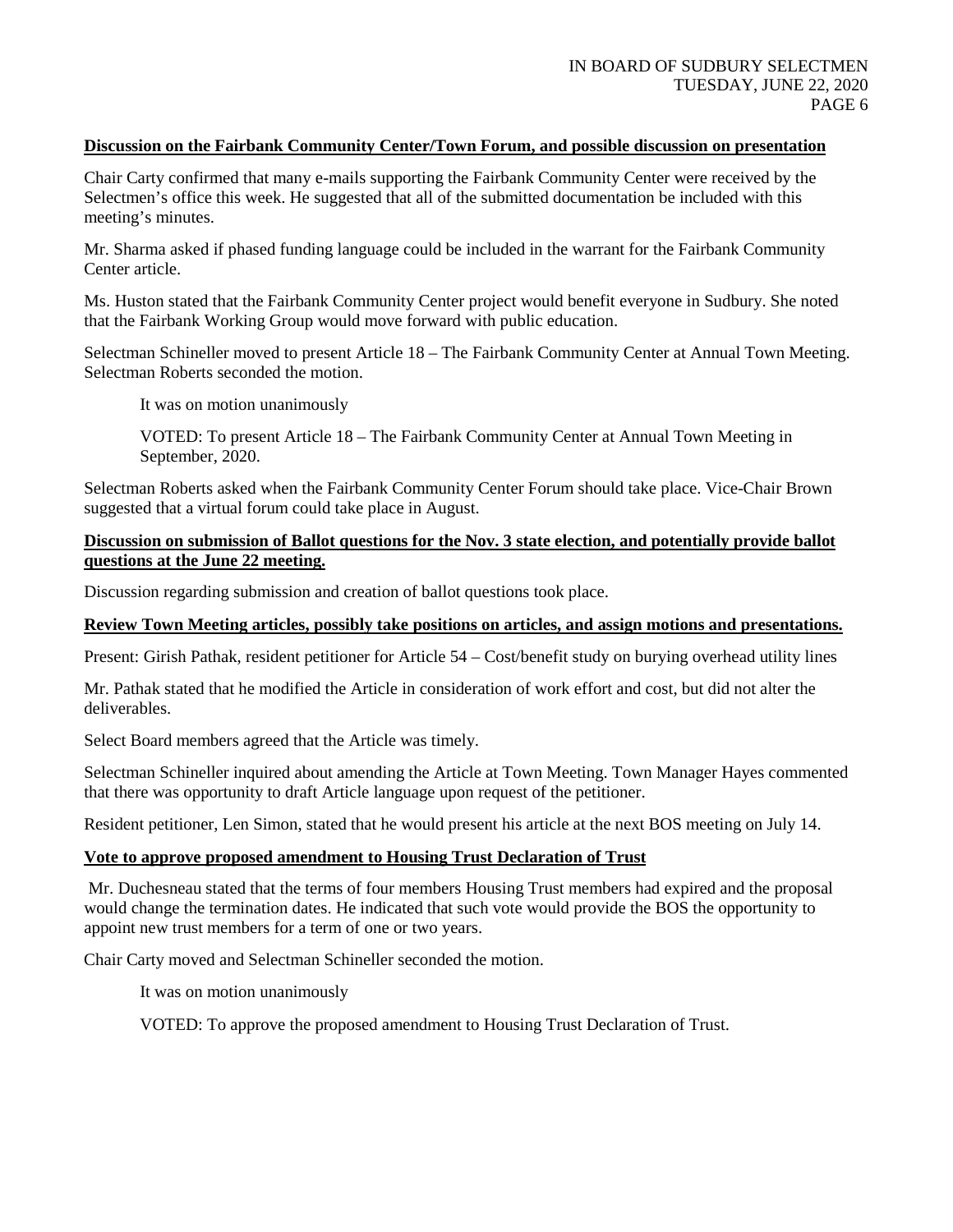## **Vote to request letter of support from the Board of Selectmen for application to the 604B Grant Program**

Present: Lori Capone, Sudbury Conservation Commission

Ms. Capone stated that the Conservation Commission applied for a 604B Grant for water quality monitoring and put forth an application to add five additional water-quality monitoring locations. She explained to the Board that a letter of support for this grant was being requested in order to improve the water quality in Hop Brook.

Vice-Chair Brown motioned and Chair Carty seconded the motion.

It was on motion unanimously

VOTED: To authorize the Chair to sign the letter of support from the Select Board to accompany the application for the 604B Grant Program, and to execute subsequent documents that are required for the program.

#### **Vote not to exercise the Town's Right of First Refusal (ROFR) to purchase the deed restricted affordable dwelling unit at 18 Pinewood Avenue, and inform the Department of Housing and Community Development**

Present: Beth Suedmeyer, Planner – Planning Department and Liz Rust of the Regional Housing Services Office (RHSC)

Mr. Duchesneau provided description regarding the affordable unit at 18 Pinewood Road. He noted the Housing Trust voted 4-1 that BOS not exercise the ROFR.

Ms. Rust maintained that finding an eligible buyer for the property would be highly likely.

Chair Carty motioned to exercise the Town's Right of First Refusal (ROFR) to purchase the deed restricted affordable dwelling unit at 18 Pinewood Avenue, and inform the Department of Housing and Community Development. Selectman Dretler seconded the motion.

It was on motion unanimously

VOTED: Not to exercise the Town's Right of First Refusal (ROFR) to purchase the deed restricted affordable dwelling unit at 18 Pinewood Avenue, and inform the Department of Housing and Community Development.

## **Bruce Freeman Rail Trail (BFRT) discussion**

Present: Environmental Planner Beth Suedmeyer

Ms. Suedmeyer provided update regarding the Bruce Freeman Rail Trail (BFRT). She stated that MA DOT (Department of Transportation) had scheduled a July 16th virtual public hearing for the BFRT 25% design plan.

Ms. Suedmeyer mentioned there would be a joint Sudbury and Concord design public hearing in consideration of the last half mile of the trail in Concord. She explained that MA DOT is also submitting a request for amendment of the Resource Area Delineation, which was approved by the Sudbury Conservation Commission in 2016 and updated last year to include several related elements.

Ms. Suedmeyer emphasized that MPO (Metropolitan Planning Organization) approved the TIP (Transportation Improvement Program) project, including cost increases. Discussion regarding project timetable and associated funding took place.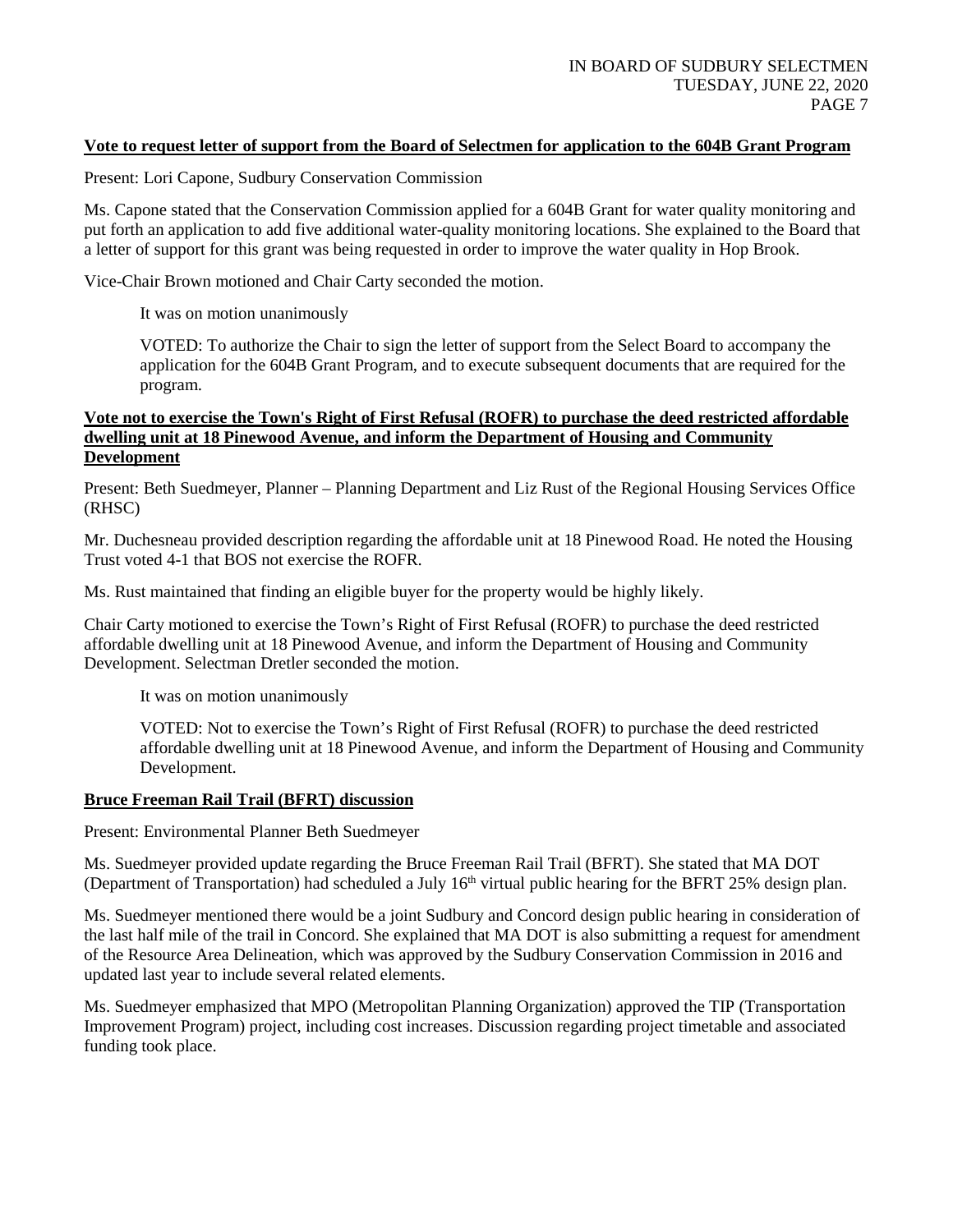## **Citizen's Comments**

Secretary of Friends of the BFRT, Emily Teller, 9 Texas Road, Westford, MA asked that the Ma DOT public hearing notice be posted with comment details on the Town website. Ms. Suedmeyer responded that she would ask SudburyTV to broadcast the hearing.

Mr. Simon asked when the design information would be published on the Town website. Ms. Suedmeyer responded such information would be published immediately.

Mr. Simon asked if prospective design consultants have been contacted. Ms. Suedmeyer responded not, and indicated that the Town was in a good position. Mr. Simon expressed concern about the timing of completion of the 75% design and 100% design. Ms. Suedmeyer responded that the Town is working closely with DLS (Division of Local Services) and other agencies, who have indicated that time is not an issue at this point. Mr. Simon requested that the Board and the public be kept informed.

## **Upcoming Agenda Items**

Additional agenda items to be presented at the July 14 Meeting:

- Review regular session minutes of  $5/5/20$ ,  $5/12/20$ ,  $5/26/20$  and possibly vote to approve minutes.
- Review draft Spring 2020 Board of Selectmen Newsletter and approve for distribution.
- Formalize vote on Town Counsel Policy

## **Consent Calendar**

**Pursuant to the provisions of G.L. c. 83, §4, Article XII s. 1 and 3, of the Sudbury General Bylaws, and any other enabling authority, vote to accept the Grant of Easement set forth in the document entitled "DECLARATION OF RESTRICTIVE COVENANTS AND GRANT OF EASEMENT REGARDING STORMWATER MANAGEMENT SYSTEM" granted by Lindsay Philbrick and Erick Storer for stormwater system maintenance purposes upon the property shown as Lot 2 on a Plan entitled "Plan of Land in Sudbury, Massachusetts" Prepared by Thompson-Liston Associates, Inc., dated January 13, 2015, and recorded with the Middlesex South Registry of Deeds in Plan Book 2015, Plan No. 131.**

Vice-Chair Brown motioned and Selectman Dretler seconded the motion.

It was on motion unanimously

VOTED: Pursuant to the provisions of G.L. c. 83, §4, Article XII s. 1 and 3, of the Sudbury General Bylaws, and any other enabling authority, vote to accept the Grant of Easement set forth in the document entitled "DECLARATION OF RESTRICTIVE COVENANTS AND GRANT OF EASEMENT REGARDING STORMWATER MANAGEMENT SYSTEM" granted by Lindsay Philbrick and Erick Storer for stormwater system maintenance purposes upon the property shown as Lot 2 on a Plan entitled "Plan of Land in Sudbury, Massachusetts" Prepared by Thompson-Liston Associates, Inc., dated January 13, 2015, and recorded with the Middlesex South Registry of Deeds in Plan Book 2015, Plan No. 131.

**Vote to approve the FY21 amendment extending the contract between the MetroWest Regional Transit Authority (RTA) and the Town of Sudbury to provide transportation services for elderly and disabled persons through the Council on Aging effective July 1, 2020, as requested by Debra Galloway, Council on Aging Director, said Agreement to be executed by the Town Manager.**

Vice-Chair Brown motioned and Selectman Dretler seconded the motion.

It was on motion unanimously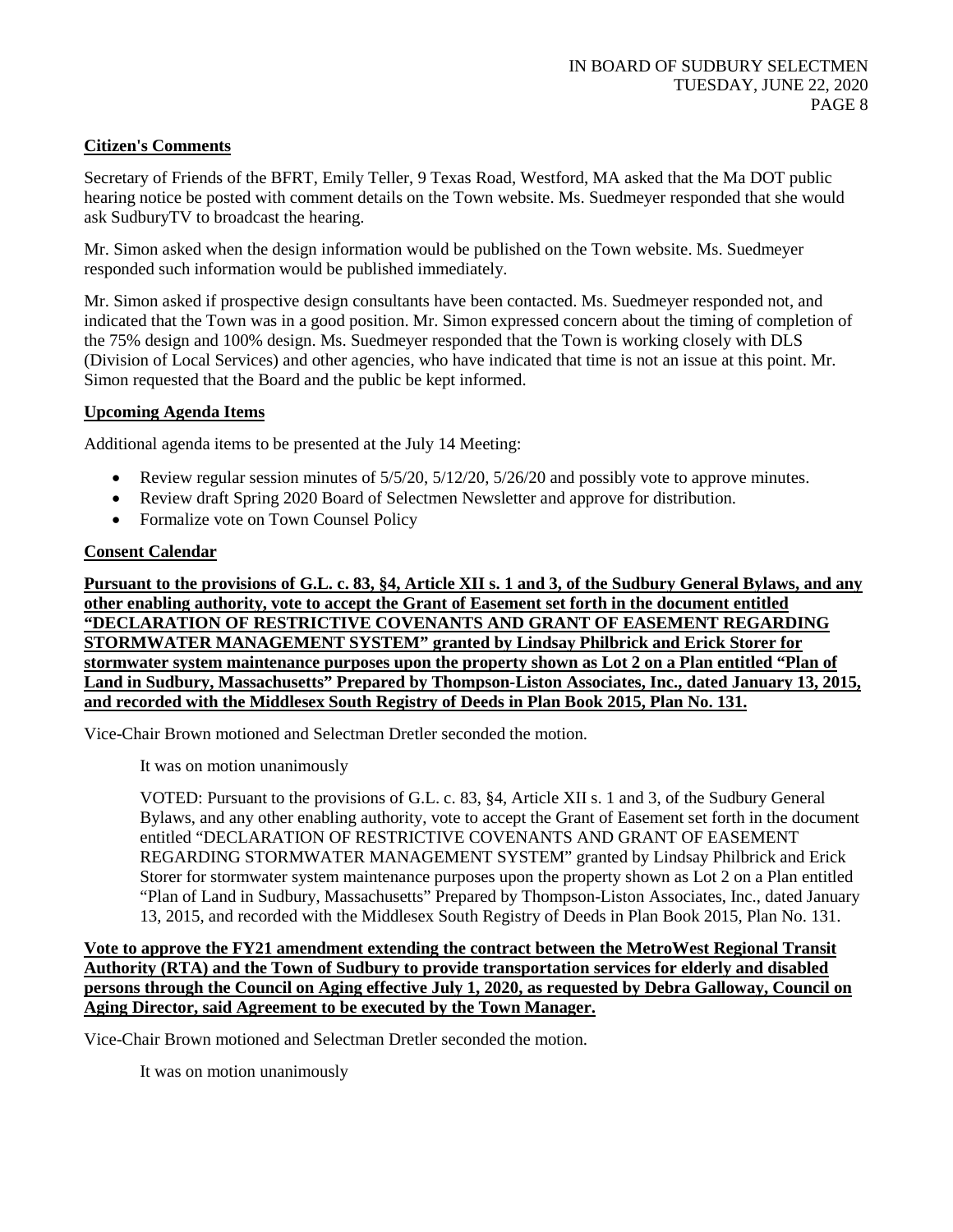VOTED: To approve the FY21 amendment extending the contract between the MetroWest Regional Transit Authority (RTA) and the Town of Sudbury to provide transportation services for elderly and disabled persons through the Council on Aging effective July 1, 2020, as requested by Debra Galloway, Council on Aging Director, said Agreement to be executed by the Town Manager.

## **Vote to accept an FY20 MIIA Grant for \$8,000**

Vice-Chair Brown motioned and Selectman Dretler seconded the motion.

It was on motion unanimously

VOTED: To accept an FY20 MIIA Grant for \$8,000 as listed in the attached: Automatic restroom door openers for Senior Center restrooms (\$3,678); and walkway for meals delivery (\$4,322).

### **Vote to approve sale of Bond Anticipation Notes (BANS)**

Vice-Chair Brown motioned and Selectman Dretler seconded the motion.

It was on motion unanimously

VOTED: To approve sale of Bond Anticipation Notes (BANS) as requested by Dennis Keohane, Finance Director.

#### **Vote to adjourn meeting**

Chair Carty motioned and Selectman Schineller seconded the motion.

It was on motion unanimously

VOTED: To adjourn meeting

There being no further business, the open meeting adjourned at 11:17 p.m.

Attest:

Henry L. Hayes, Jr., Town Manager-Clerk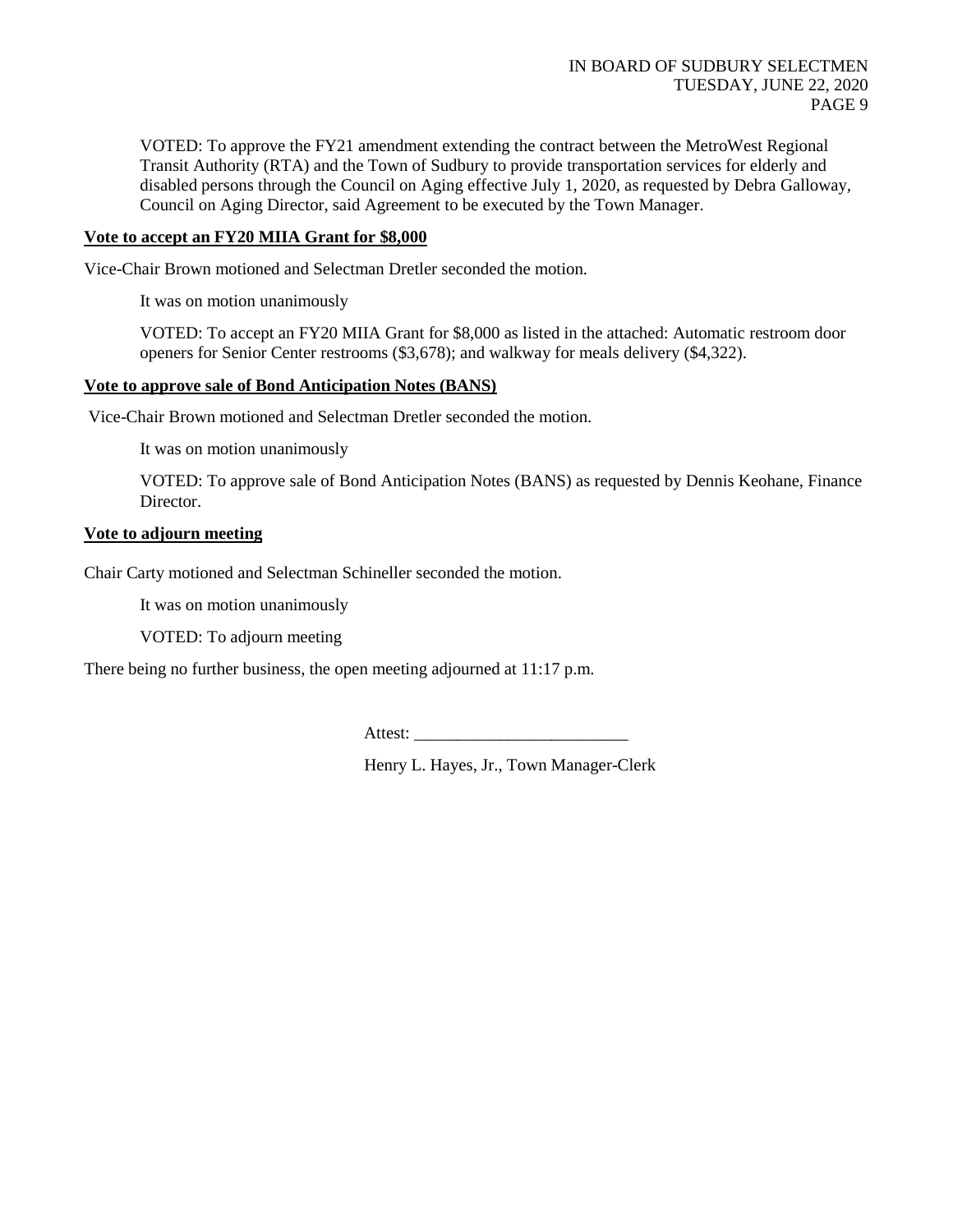**From: Sent: To: Subject:** Patricia Carr Wednesday, June 24, 2020 1:13 PM Board of Selectmen Fairbank Community Center

We wish to see the Fairbank Community Center project move forward. We feel this project is very important to the town of Sudbury. Patricia Carr 219 Nobscot Rd. Sudbury, MA

**From:** John Beeler **Sent:** Sunday, June 21, 2020 3:37 PM **To:** Town Manager **Subject:** Sudbury Community Center ‐‐Please have attached to meeting minutes

# JUNE 22, 2020 SELECT BOARD MEETING AGENDA

It has come to my attention that during tonights discussion concerning the Fairbank Community Center that there may be a discussion to ... "indefinitely postpone this project".

Due to the the virus caused uncertainty of our everyday lives.

# **I hope this is a rumor.**

However, the word "indefinite", simply dismisses the hours, years and thousands of dollars spent to rectify a bad situation. (with a solution in sight).

Thousands of residents enter and use this building every year from pre school to our Older Adults.

I am curious and anxious to hear the rationale for this request, should it not be a rumor.

John Beeler 57 Wagonwheel Road Sudbury, MA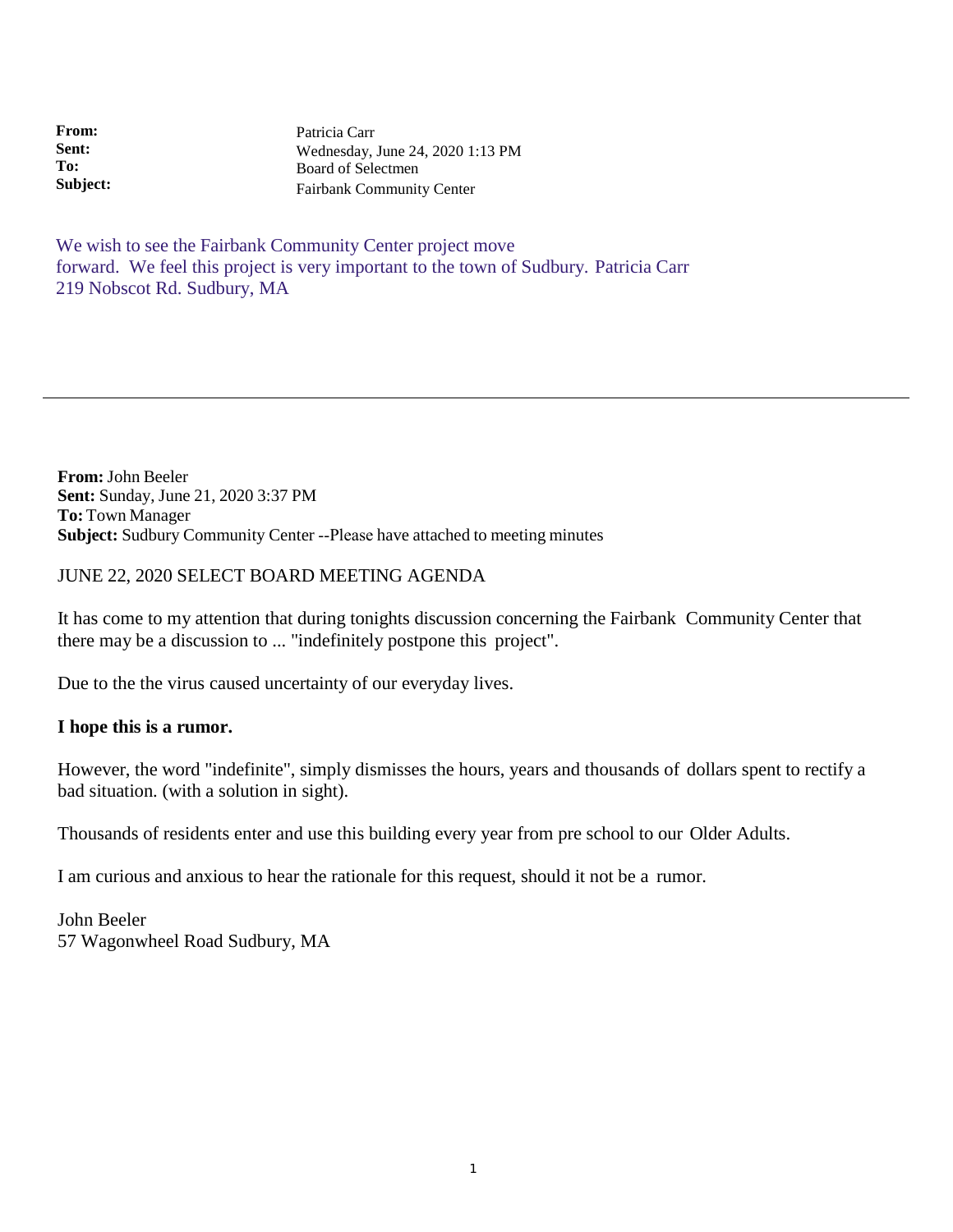**From:** Robert Diefenbacher **Sent:** Monday, June 22, 2020 10:03 AM **To:** Town Manager **Subject:** Statement to be read into the Select Board meeting 6/22/20

To the Sudbury Select Board Members:

As a former member of the COA and currently President of the Friends of Sudbury Seniors Citizens, Inc. I urge you to take advantage of the extremely low interest rates at this time and place a Warrant Article before the Fall Town Meeting to fund the development of a Community Center for Sudbury.

Delays in bringing this matter before the town over the many years it has been discussed have resulted in significantly increased building costs due to inflation. The sooner the town residents get to see what the proposal is, who it serves, and express an opinion on it, the better. Further delays increase costs and risk the current building requiring emergency repairs that only prolong the need to use it for its three user groups, however inadequate. Please note that the demographics of the three user groups span much of the town's residents, so a Community Center serves everyone.

Respectfully submitted, Robert H. Diefenbacher

#### **Robert H. Diefenbacher, President**

Friends of Sudbury Senior Citizens, Inc. 40 Fairbank Road Sudbury, MA 01776

Home & Contact: 32 Old Framingham Rd., #11 Sudbury, MA 01776 H: 978-443-0014 M: 978-460-7979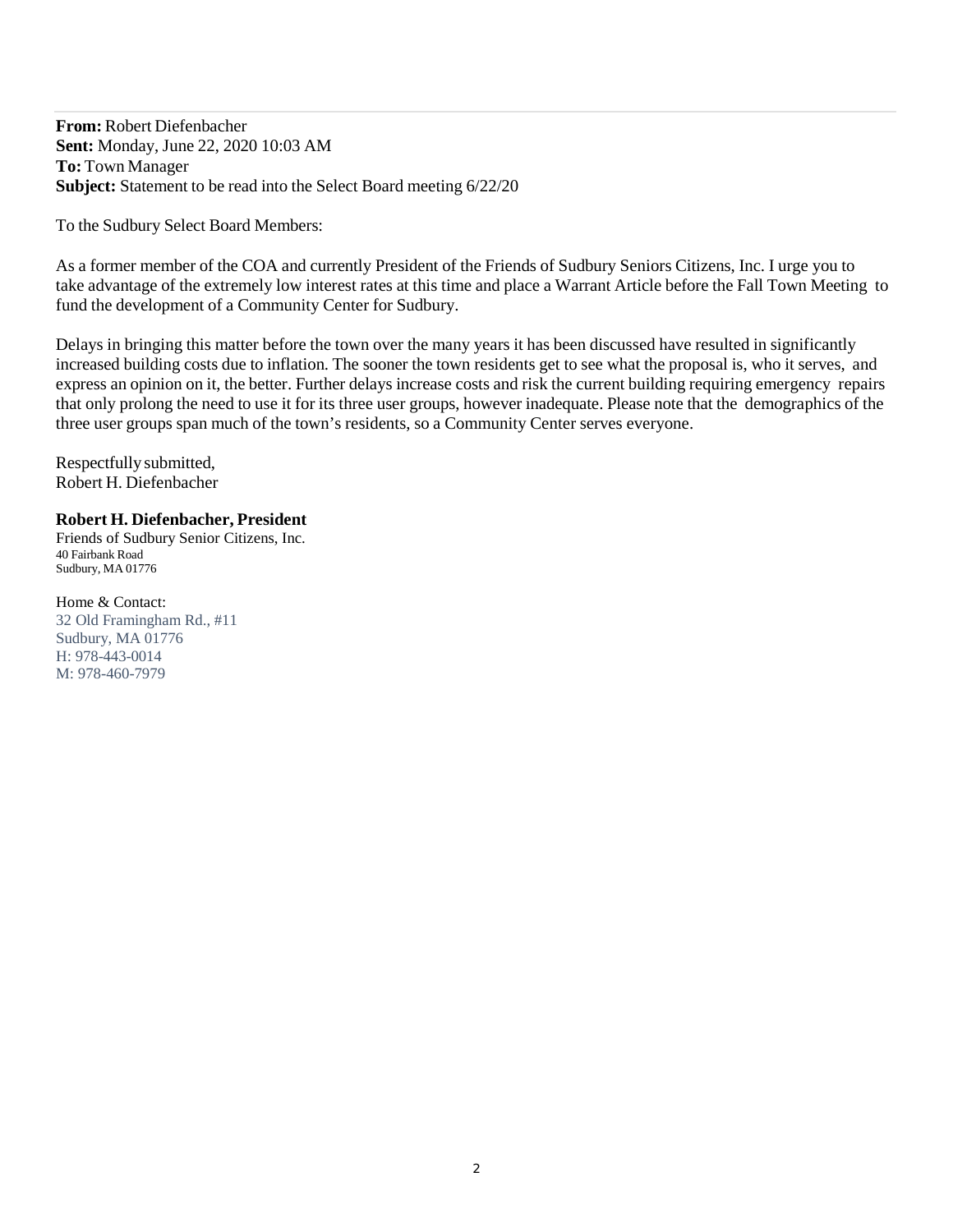-----Original Message-----From: Bill Allard Sent: Monday, June 22, 2020 1:23 PM To: Town Manager [<TownManager@sudbury.ma.us>](mailto:TownManager@sudbury.ma.us) Subject: Fairbank Community Center

Mr. Henry,

Please read the following statement into the record at tonight's Select Board Meeting.

"A new Fairbank Community Center that resolves issues with the current building and addresses evolving community needs would benefit us all. For 10+ years, we have kicked the can down the road while other, less wealthy, towns have provided a suitable community center for their town. If we act now when the interest rates are low we will certainly save money in the long run. The center needs to be recast and current proposal is solid. "

Bill Allard

39 Maynard Farm Rd

Sudbury, MA 01776

978‐443‐8482

----------------------------------------------------------------------

| <b>From:</b> | Lee Goodman                            |
|--------------|----------------------------------------|
| <b>Sent:</b> | Monday, June 22, 2020 6:51 PM          |
| To:          | Board of Selectmen; jallaw@verizon.net |
| Subject:     | Community center                       |

To the Select Board, As a Sudbury resident and a frequent participant in community center activities, I urge you to continue moving the project forward. Leon Goodman

Sent from my iPhone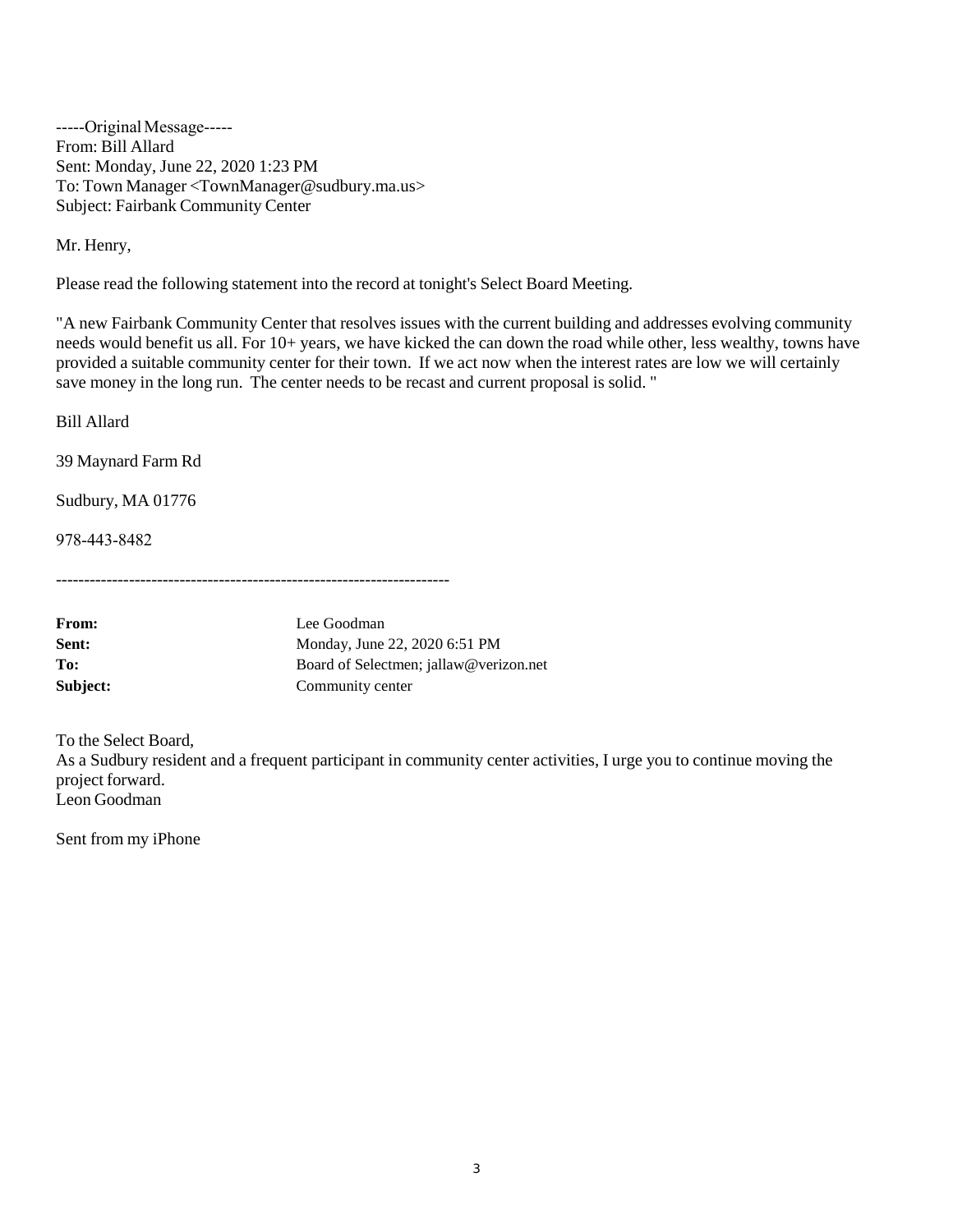| <b>From:</b> | Camilo Garcia                    |
|--------------|----------------------------------|
| Sent:        | Monday, June 22, 2020 6:16 PM    |
| To:          | Board of Selectmen               |
| Subject:     | <b>Fairbank Community Center</b> |

Dear Sudbury Board of Selectmen,

I wanted to represent my opinion that the Fairbank Community Center is important to our town and we need to allow it to move forward to the Annual Town Meeting in the fall.

Our financial situation is solid and the historically low interest rates provide an opportunity to build this center with lower than expected tax impact to residents. In my view, it would be a huge mistake not taking the opportunity to invest on a project central to our town taking advantage of the low financing available, especially since our tax revenue base is stable. Couple this with an initiative to refinance all Sudbury debt and the FCC project could be "cash neutral" from a payment of interests perspective.

I would appreciate if you could share my letter during the public comment period.

Thanks in advance for your consideration, best

J. Camilo Garcia

| From:    |
|----------|
| Sent:    |
| To:      |
| Subject: |

**Alice Levine Sent:** Monday, June 22, 2020 5:17 PM **To:** Board of Selectmen **Subject:** Fairbanks Warrant Article

For the past 12 years we have been waiting for a new Community Center to replace the aged and deteriorated Fairbank Community Center. Enough time has passed, and now is the time to do something about it. There is a credible plan developed by residents already on the Town Meeting warrant. According to our Town Manager, Town finances are solid. Interest rates to finance the project are very low now. The Community Center warrant Article should go to the voters, and the Select Board should support it.

Alice Levine 42 Chanticleer Road

Sent from Outlook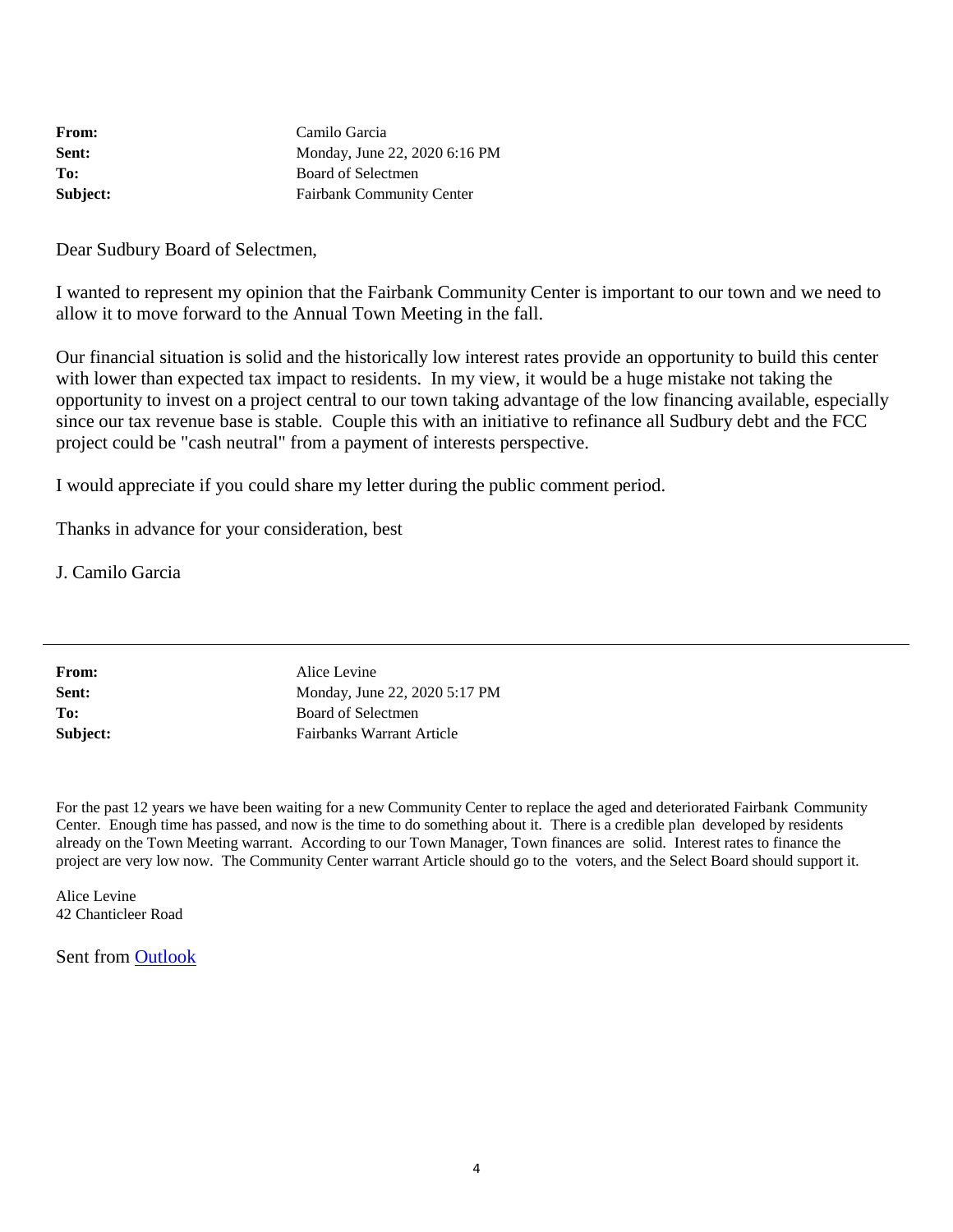From: **Jeffrey Levine Sent:** Monday, June 22, 2020 4:41 PM To: Board of Selectmen **Subject:** Fairbank Warrant Article

The Working Group has put together a solid plan for a new Fairbank Community Center. With Town finances on solid footing, according to the Town Manager, and interest rates at historic lows, this is the time to move forward on this project. As Pat Brown has said many times, we should let the voters decide, and we should. If you plan to take up any proposal that could delay a Town Meeting vote on this project, I urge you to reject such a proposal. I also urge each of you to actively support this project.

Jeffrey Levine 42 Chanticleer Road

| <b>From:</b> | Jeffrey Levine                |
|--------------|-------------------------------|
| Sent:        | Monday, June 22, 2020 4:37 PM |
| To:          | Select Board                  |
| Subject:     | Fairbank Warrant Article      |

The Working Group has put together a solid plan for a new Fairbank Community Center. With Town finances on solid footing, according to the Town Manager, and interest rates at historic lows, this is the time to move forward with this project. As Pat Brown has said many times, we should let the voters decide, and we should. If you plan to take up any proposal that could delay a Town Meeting vote on this project, I urge you to reject such a proposal. I also urge each of you to actively support this project.

Jeffrey Levine 42 Chanticleer Road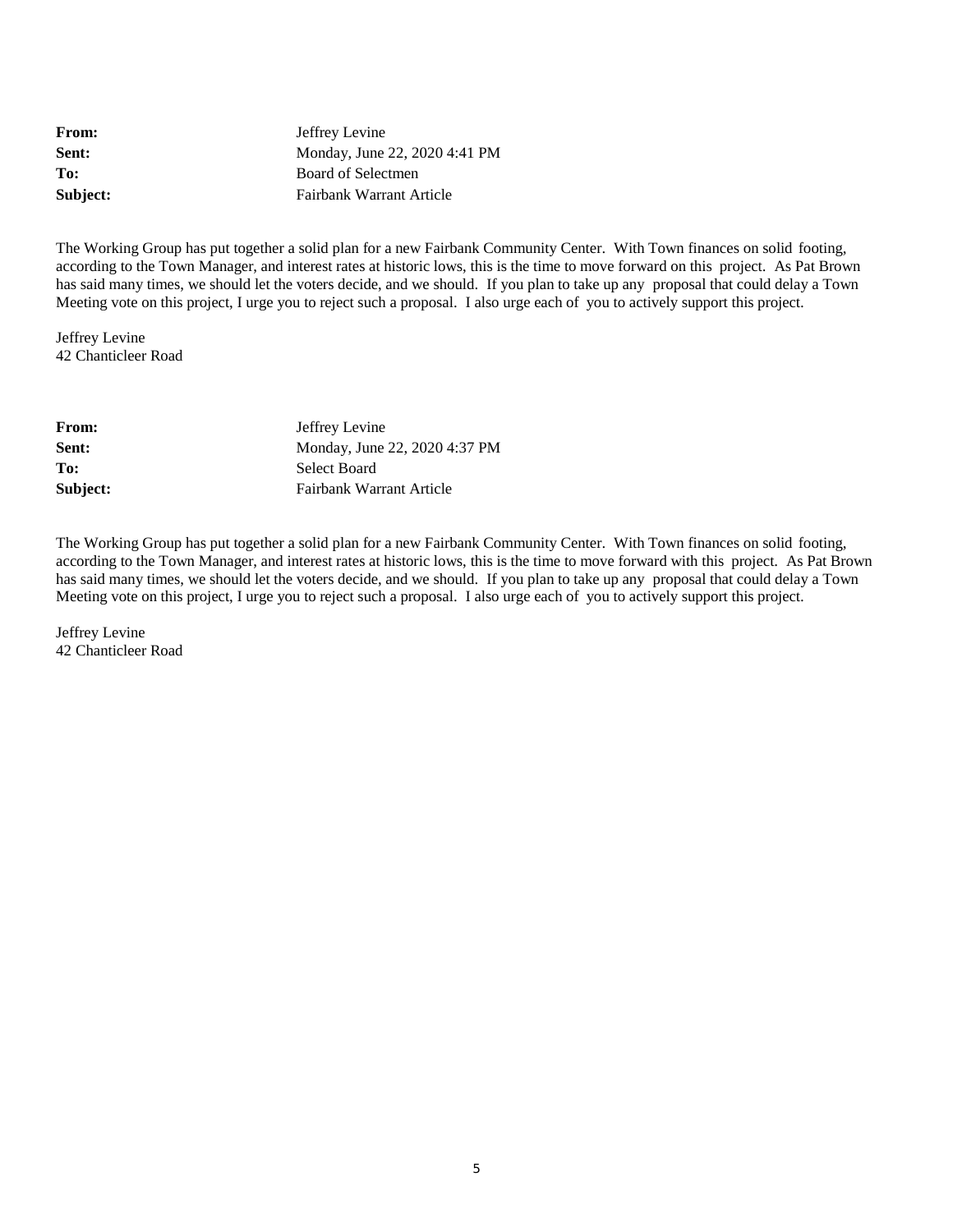| From:    | Carrie Fuchs                     |
|----------|----------------------------------|
| Sent:    | Monday, June 22, 2020 4:14 PM    |
| To:      | Board of Selectmen               |
| Subject: | <b>Fairbank Community Center</b> |

Dear Board of Selectmen-

I have been a Sudbury resident for over 22 years. I have taken classes at the Fairbank Community Center, sent my kids to camp there, watched my children play basketball and ballroom dance inside the gym, swam with my family in the pool and attended senior events in support of the senior center. This has been a well-used facility. Over time, I have watched it deteriorate and fall into terrible disrepair. This project is well overdue. If you look at other towns with comparable populations and wealth, they have built and maintained beautiful facilities for their residents. Given that our financial situation is solid and interest rates are at a historical low, building a new facility at this time is the right thing to do.

It will not only be an investment in future generations of Sudbury, but an investment in community building and the well being of our current members.

Many thanks, Carrie Fuchs 166 Goodmans Hill Road Sudbury, MA 01776

\_\_\_\_\_\_\_\_\_\_\_\_\_\_\_\_\_\_\_\_\_\_\_\_\_\_\_\_\_\_\_\_\_\_\_\_\_\_

Please read my letter during the public comment period.

From: Judy and Sam Merra **Sent:** Monday, June 22, 2020 4:00 PM To: Board of Selectmen **Subject:** Community Center

Five years ago a comprehensive feasibility study was completed for the Fairbanks Community Center. Subsequently a task force was initiated in 2017 for the Center.

The project has been under study for many years, and now is the time for the Town to move forward approving the project. The Town needs a modern Community Center now.

Sam and Judy Merra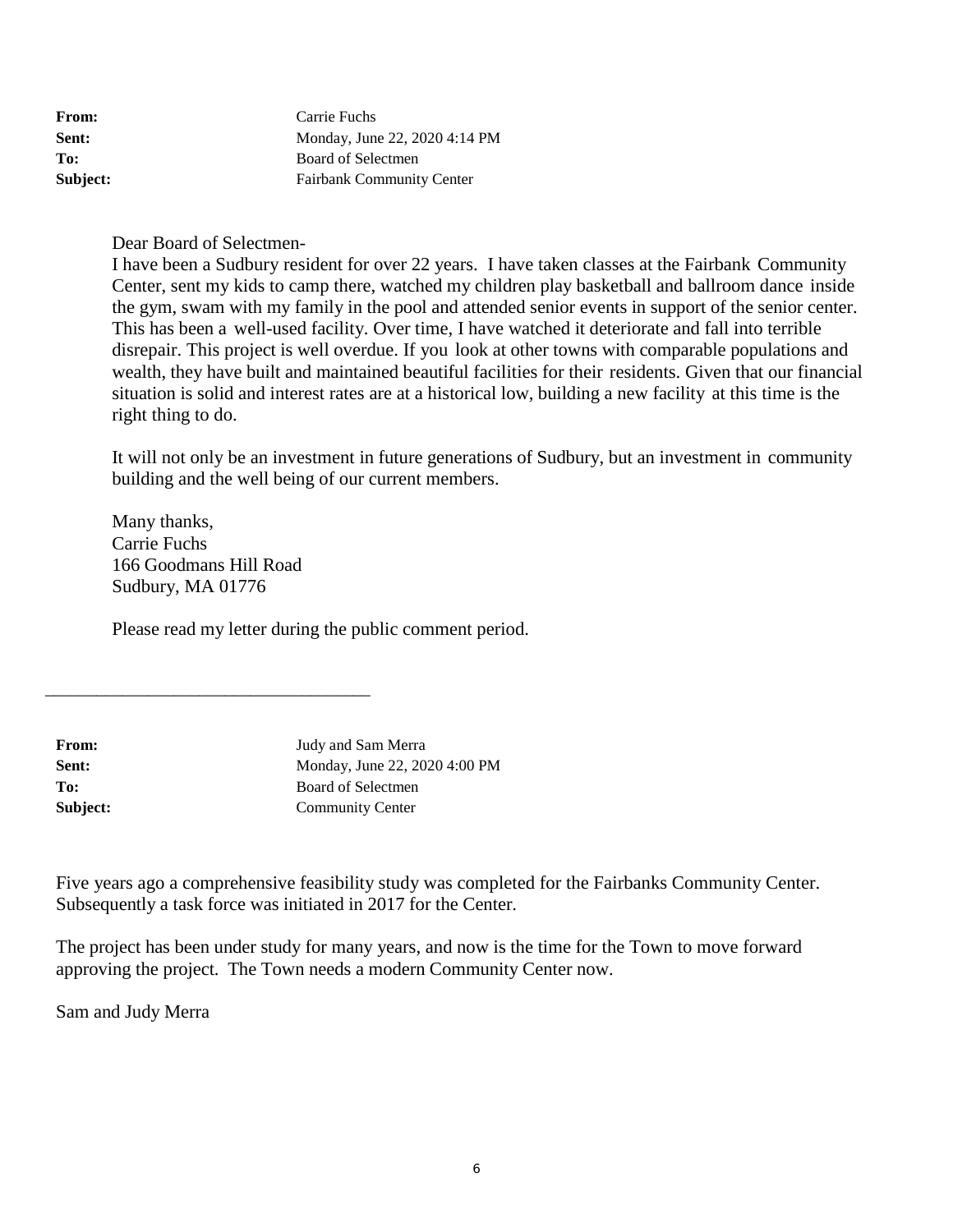| <b>From:</b>       | rkriggert                        |
|--------------------|----------------------------------|
| Sent:              | Monday, June 22, 2020 3:34 PM    |
| To:                | Board of Selectmen               |
| $C_{\mathbb{C}}$ : | Town Manager                     |
| Subject:           | <b>Fairbank Community Center</b> |

We urge the Select Board to support the proposed plan to rebuild the Center at the upcoming Town Meeting for the following reasons:

- The current building is failing
- The need for an expanded facility is now, not sometime in the indefinite future
- Low interest rates and a slowing economy bode well for undertaking the project at this time
- The modest increase in real estate taxes to pay off the bond will not begin until construction begins
- The Town's financial position is strong
- The proposed facility will be an asset to the Town

Thank you for your consideration, Karen & Ron Riggert 133 Moore Road

| From:    | John Rotondo                             |
|----------|------------------------------------------|
| Sent:    | Monday, June 22, 2020 3:34 PM            |
| To:      | Board of Selectmen                       |
| Subject: | <b>Fairbank Community Center project</b> |

Greetings Select Board,

I am a Sudbury resident (88 Old Coach Road). I am also currently Scoutmaster of Boy Scout Troop 63 here in Sudbury. As such, our troop has relied upon the community center facilities in the past for various activities, and I'm voicing my support for the project. I do hope you'll allow it to move forward in the fall.

I see no better time than now to undertake this project. The plan looks well thought out, employs great usage of the new space, yet economical for what is being proposed. Town finances seem to be in a position to handle this well now, especially given historically low interest rates that will reduce tax impact to our residents.

Please feel free to read my letter during public comment so I can voice my support for this project that will benefit all Sudbury residents.

Thank you, John Rotondo 88 Old Coach Road Scoutmaster Troop 63 Sudbury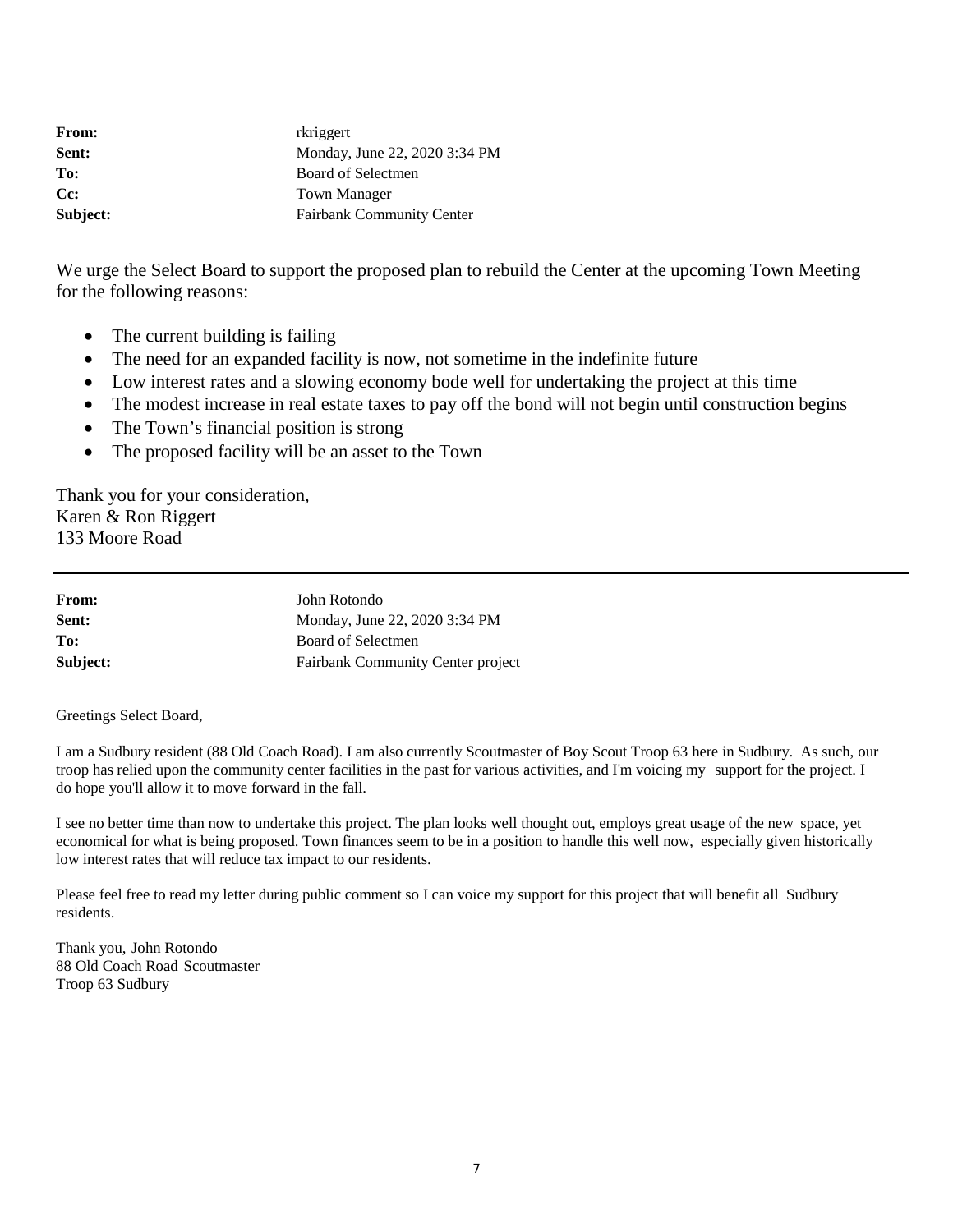| From:              | Mary Wolfman                  |
|--------------------|-------------------------------|
| Sent:              | Monday, June 22, 2020 3:24 PM |
| To:                | Board of Selectmen            |
| $C_{\mathbb{C}}$ : | Margaret Espinola             |
| Subject:           | Fairbank community center     |

Sudbury has waited too long for a modern, up to date community center which will fill the needs of and serve the entire community, toddlers to elders. There have been too many postponements of this project. Right now there is a very viable, realistic proposal on the table. The town should take advantage of the low interest rates and actively start the construction of a much needed new community center. Enough procrastination! Mary Wolfman, resident of Sudbury since 1974.

| Sarah Green Vaswani               |
|-----------------------------------|
| Monday, June 22, 2020 3:04 PM     |
| Board of Selectmen                |
| <b>Fairbanks Community Senter</b> |
|                                   |

Dear Members of the Select Board,

Thank you for serving Sudbury with integrity and care.

I'm writing today to voice my support for the proposed Fairbank Community Center project. Having a functional, inclusive, and accessible community center encourages community engagement, and allows our residents access to much-needed services.

As discussed in the June 9th Select Board meeting, Sudbury's financial situation is strong-and with historically low interest rates, perhaps better than expected. Now is the time to move boldly forward, not to regress. Covid is not an excuse to hold off on this project- rather it is a sign to progress. As we've learned during this pandemic; community is a requirement. The Sudbury community can't wait to come together any longer.

Please read my letter during the public comment period at the meeting on June 22nd.

Thank you for your time,

Sarah Green Vaswani 45 Great Lake Drive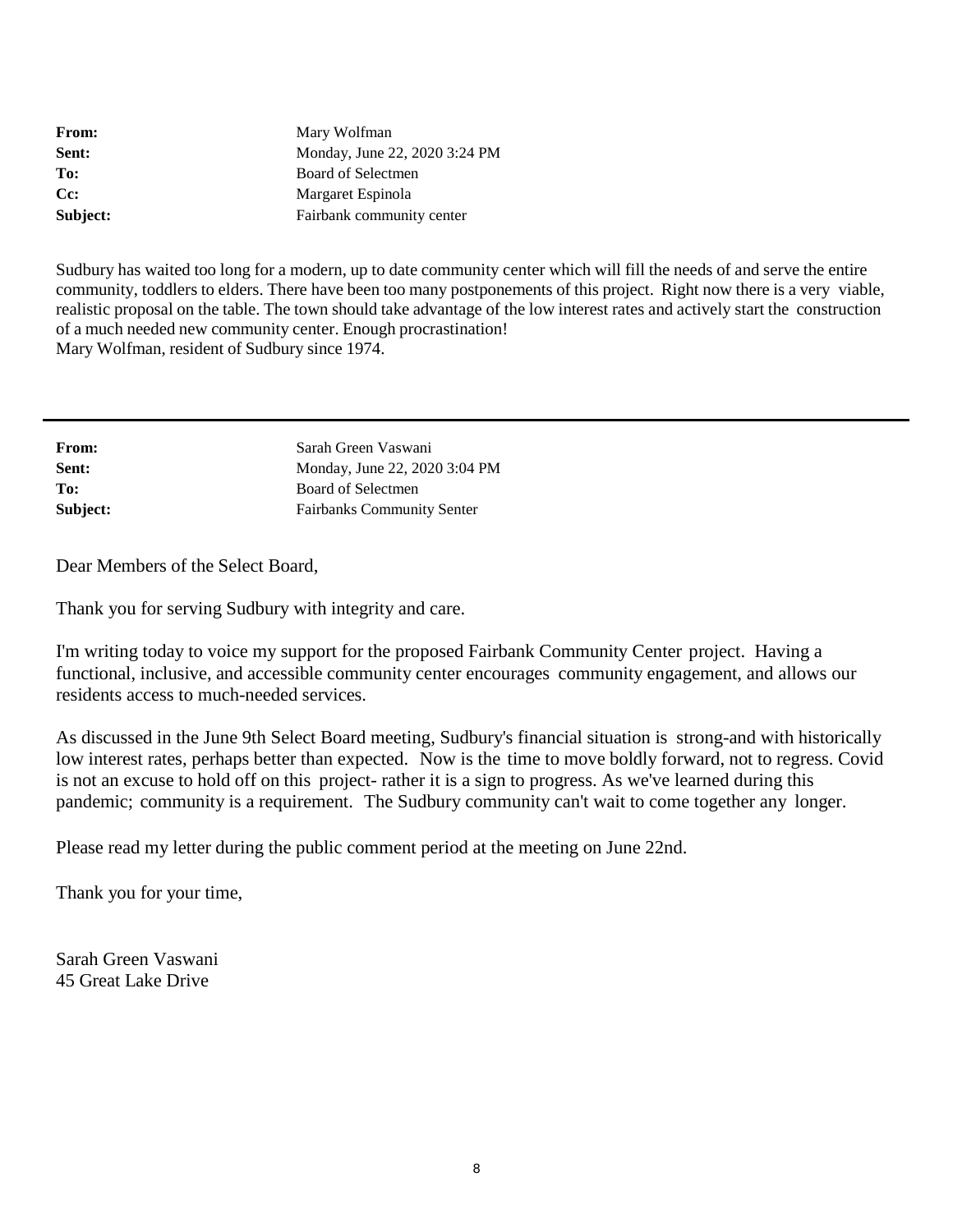| <b>From:</b> | Robert Diefenbacher                                      |
|--------------|----------------------------------------------------------|
| Sent:        | Monday, June 22, 2020 2:27 PM                            |
| To:          | Select Board                                             |
| Subject:     | Statement For Select Board members for 6/22/2020 Meeting |

To the Sudbury Select Board Members:

As a former member of the COA and currently President of the Friends of Sudbury Seniors Citizens, Inc. I urge you to take advantage of the extremely low interest rates at this time and place a Warrant Article before the Fall Town Meeting to fund the development of a Community Center for Sudbury.

Delays in bringing this matter before the town over the many years it has been discussed have resulted in significantly increased building costs due to inflation. The sooner the town residents get to see what the proposal is, who it serves, and express an opinion on it, the better. Further delays increase costs and risk the current building requiring emergency repairs that only prolong the need to use it for its three user groups, however inadequate. Please note that the demographics of the three user groups span much of the town's residents, so a Community Center serves everyone.

Respectfully submitted, Robert H. Diefenbacher

#### **Robert H. Diefenbacher, President**

Friends of Sudbury Senior Citizens, Inc. 40 Fairbank Road Sudbury, MA 01776

Home & Contact: 32 Old Framingham Rd., #11 Sudbury, MA 01776 H: 978-443-0014 M: 978-460-7979

| <b>From:</b> | Donald Oasis                            |
|--------------|-----------------------------------------|
| Sent:        | Monday, June 22, 2020 2:27 PM           |
| To:          | Board of Selectmen                      |
| Subject:     | action on new proposed community center |

\_\_\_\_\_\_\_\_\_\_\_\_\_\_\_\_\_\_\_\_\_\_\_\_\_\_\_\_\_\_\_\_\_\_\_\_\_\_\_\_\_\_\_\_\_\_\_\_\_\_\_\_\_\_\_\_\_\_\_\_\_\_\_\_\_\_\_\_\_

I am writing this to you as both a 57 year resident of Sudbury and as the Chair of the Council on Aging when the current Senior Center was being debated and built. Our current building is busy beyond our wildest expectations. The present site remains ideal. We have been blessed to have and have had excellent people working for our cause. Interest rates are favorable. My guess is that construction costs might also be. There is no question that the average age of Sudbury residents is increasing and that we are allowing more building for residents over 55. It is therefore my hope that you will unanimously support a new community center on the Fairbank site.

sincerely donald oasis 325 willis rd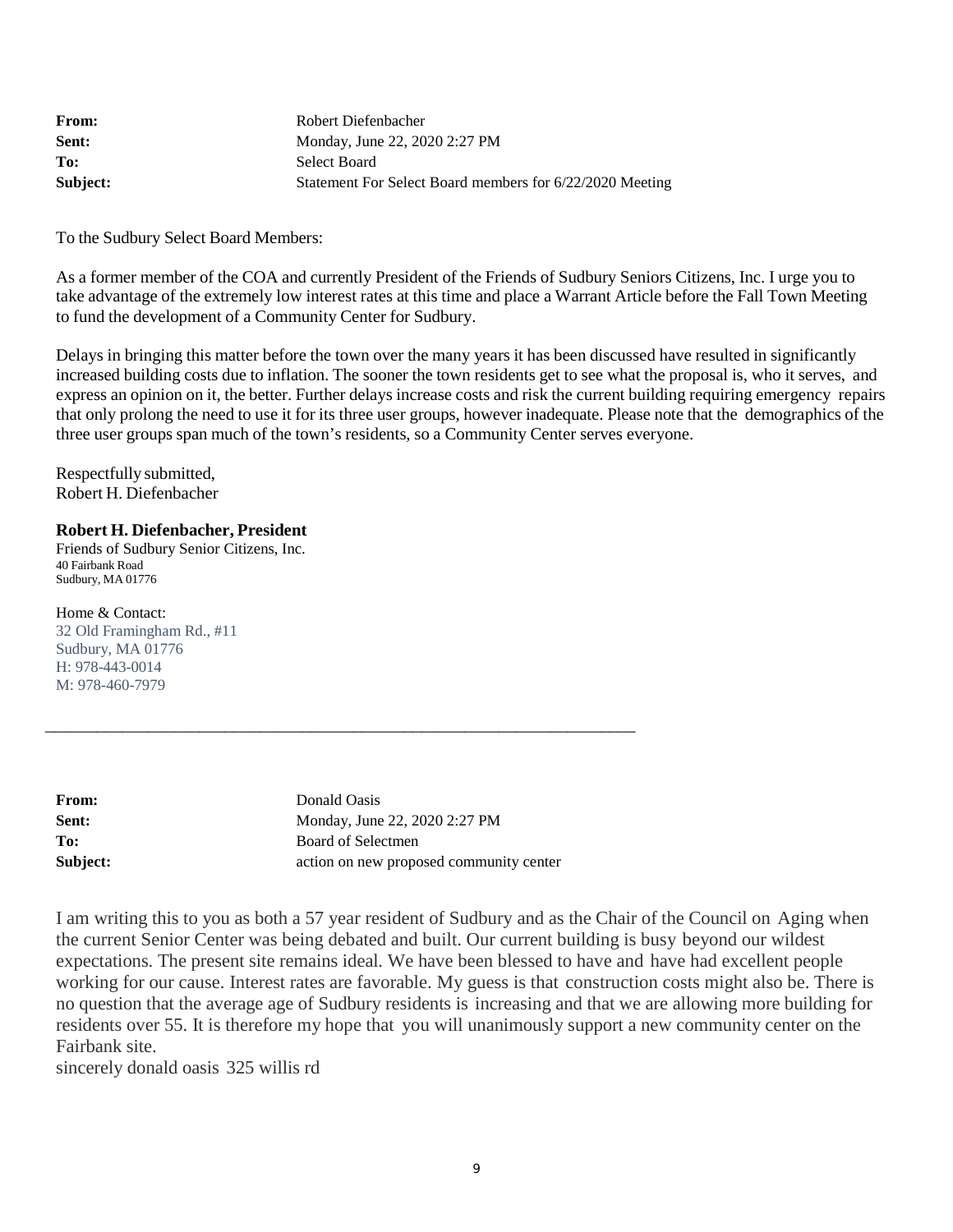From: Shirley Moore Huettig **Sent:** Monday, June 22, 2020 2:21 PM To: Board of Selectmen **Subject:** Fairbank Community Center

Dear Select Board,

I am writing to urge the board to include the vote for the Fairbank Community Center in the up-coming Town Meeting. With low interest rates and a solid financial outlook for the town, now is an excellent time to proceed with this project. It is time to end throwing good money after bad with continual maintenance and upkeep of the aging building.

Thank you, Shirley Huettig

-------------------------------

| Bill Allard                      |
|----------------------------------|
| Monday, June 22, 2020 1:05 PM    |
| Board of Selectmen               |
| <b>Fairbank Community Center</b> |
|                                  |

A new Fairbank Community Center that resolves issues with the current building and addresses evolving community needs would benefit us all. For 10+ years, we have kicked the can down the road while other towns have provided a suitable community center for their town. If we act now when the interest rates are low we will certainly save money in the long run. The center needs to be recast and current proposal is solid.

Bill Allard

39 Maynard Farm Rd

Sudbury, MA 01776

978‐443‐8482

| <b>From:</b> | Susan Murphy                             |
|--------------|------------------------------------------|
| Sent:        | Monday, June 22, 2020 11:51 AM           |
| To:          | Board of Selectmen                       |
| Subject:     | <b>Fairbank Community Project Center</b> |

I wanted you to know that the Fairbank Community Center Project is important to me and to my husband. We would like the Town of Sudbury to move forward on this. Thank you, Susan Murphy 40 Pondview Road Sudbury, MA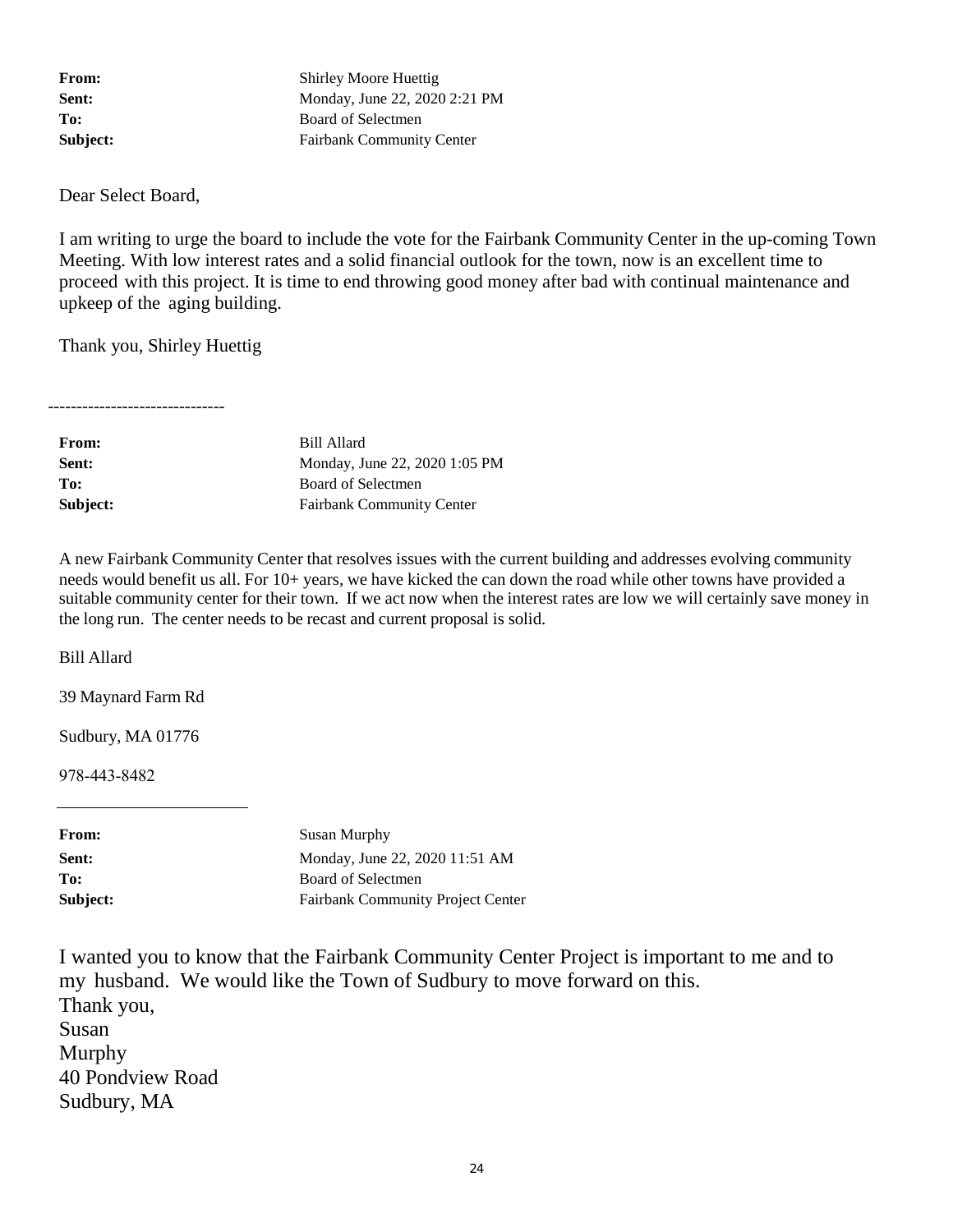**From:** Jackie Harder **Sent:** Monday, June 22, 2020 11:14 AM To: Board of Selectmen **Subject:** Fairbanks Community Center Project

#### Good Morning,

As a relatively new (2015) town resident with three young children and plans to raise them in Sudbury, as well as a parent that lives in Sudbury and is of the age to benefit from a vibrant Senior Center, I am happy to see plans to renovate the dump of a facility we have at Fairbanks.

However, in its current form, I am a clear "no" vote for a \$30M project that has no solid projections for utilization. I have done my fair share of massive construction projects over the years, both as a homeowner and as someone whose family is in the commercial construction business, and can tell you with certainty that \$30M will easily be \$40M-or more- by the time it's finally scoped. I would strongly suggest the town provide voters with the following:

1. What, exactly, will the citizens get for \$30M in taxpayer dollars? What kind of programming? How much will it cost to use (a new shiny facility is great, but not if the fees are as much as a private pool club or private programming we could use today, with no additional taxes)? As an example, my kids take tennis and swim lessons at Longfellow for the same or less than the cost of these lessons through P&R today. We swim at the Longfellow pool and use its gym and free childcare during gym use for \$200/month as a family. My kids play indoor soccer at Teamworks in Acton, and all of their "town" sports are actually run by private entities (Sudbury Soccer, Sudbury Lacrosse, Warrior Football/Cheer, Youth Baseball, etc), not Parks and Rec. After the tax increase to build the center, I would expect substantially lower fees from a town facility, and I would ideally expect all these youth sporting programs to be run through P&R. In looking through the materials, that is not at all the case. And that's okay-- just not for \$30M(or more).

2. An alternative. The task force has done a great job pulling together the wants/needs of all the stakeholder groups. However, as we all know, you can't always have everything you want. What kind of functionality could the taxpayers get out of, say, a \$10M or 15M investment? If that meant fewer bells and whistles but the Seniors could still have a place to call their own that doesn't have mold and a failing HVAC. Maybe that means no town pool, or no SPS offices. Maybe it means that some P&R programming has to happen elsewhere, or gets cut. I strongly feel that if I, as someone who has an interest in all 3 user groups getting what they need, cannot clearly vote "yes," then how can this possibly win at a vote? Why not spend another cycle to get to a place where the Board, FinCom, and the Task Force feel they have a proposal that everyone feels strongly is a "win" for the town?

Separately, while I am sure there is a lot of history to this, it makes no sense to me that Sudbury needs a "one-size-fitsall" center. Why do we need ONE building that can house a senior center and toddler sized toilets for Terrific Twos? Why does SPS need to have custom-built office space? With so many vacant offices and buildings in town, I find it truly shocking that we need to build office space, a Senior Center (I'm imagining essentially a commercial kitchen + mixed use rooms for various projects, plus bathrooms) or what is essentially daycare space from the ground up.

I do want to make clear that I am not a "no overrides" person. However, moving to Sudbury from Hingham, MA, where the budget was extremely well managed relative to services and quality of schools, I do find it frustrating to be constantly called to the polls to approve or reject what are, in my opinion, half-baked projects.

Thank you,

Jackie Harder 201 Union Ave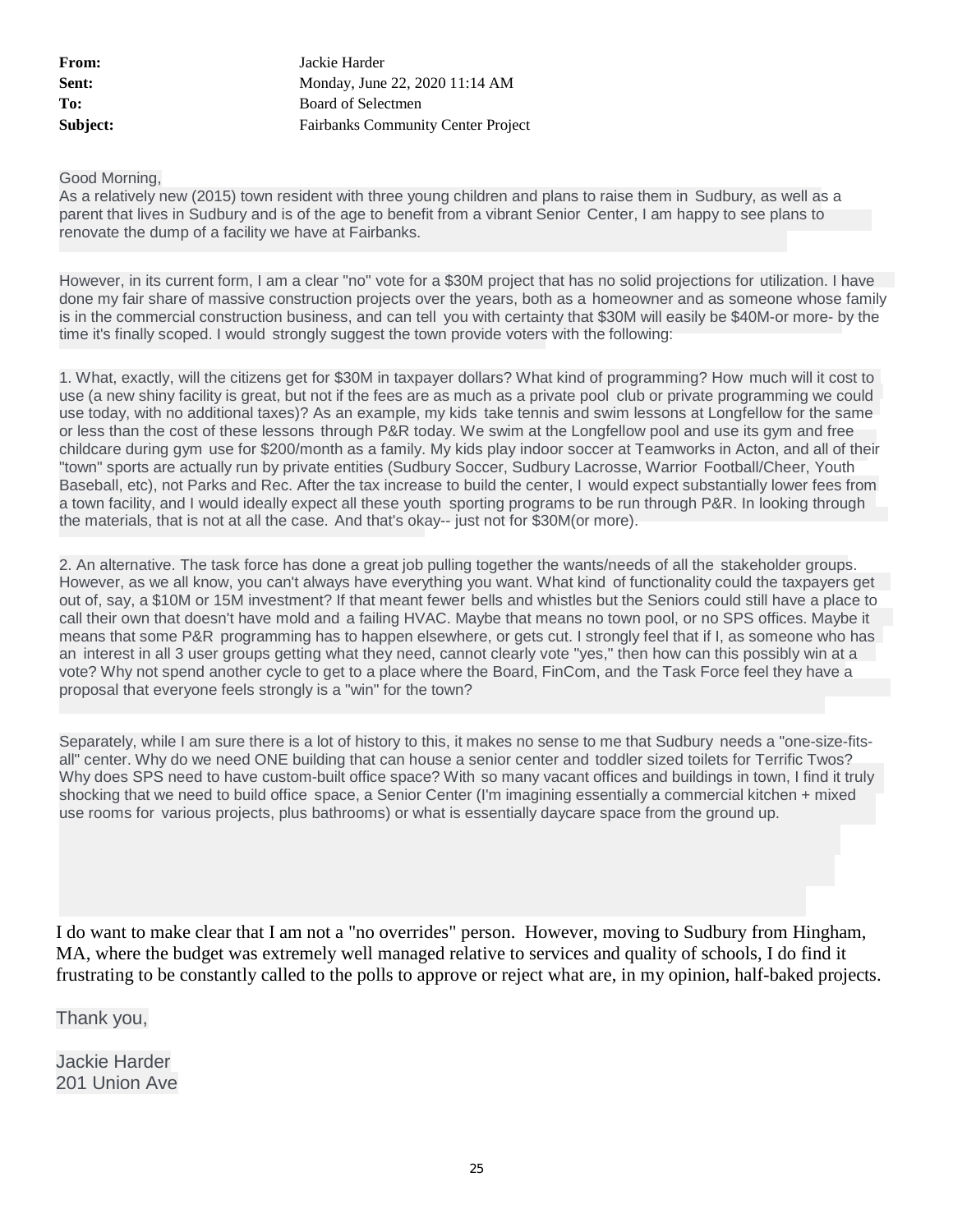| <b>From:</b> | Leonard Simon                            |
|--------------|------------------------------------------|
| Sent:        | Monday, June 22, 2020 8:42 AM            |
| To:          | Board of Selectmen                       |
| Subject:     | <b>Fairbank Community Center Article</b> |

June 22, 2020

It is common knowledge that replacement of the Fairbank Community Center is long overdue. A thoughtful, cost-effective plan has been developed by the Working Group that meets the current and future needs of the three occupants of the facility, as well as Sudbury residents. Interest rates are highly favorable and will save the town money for many years. The town's financial status is stable and well able to manage the financial responsibility for the new Fairbank Community Center.

I recommend the Select Board vote to move the Fairbank article forward and vote to support the Fairbank article at Town Meeting.

Respectfully submitted, Len Simon

Meadowbrook Circle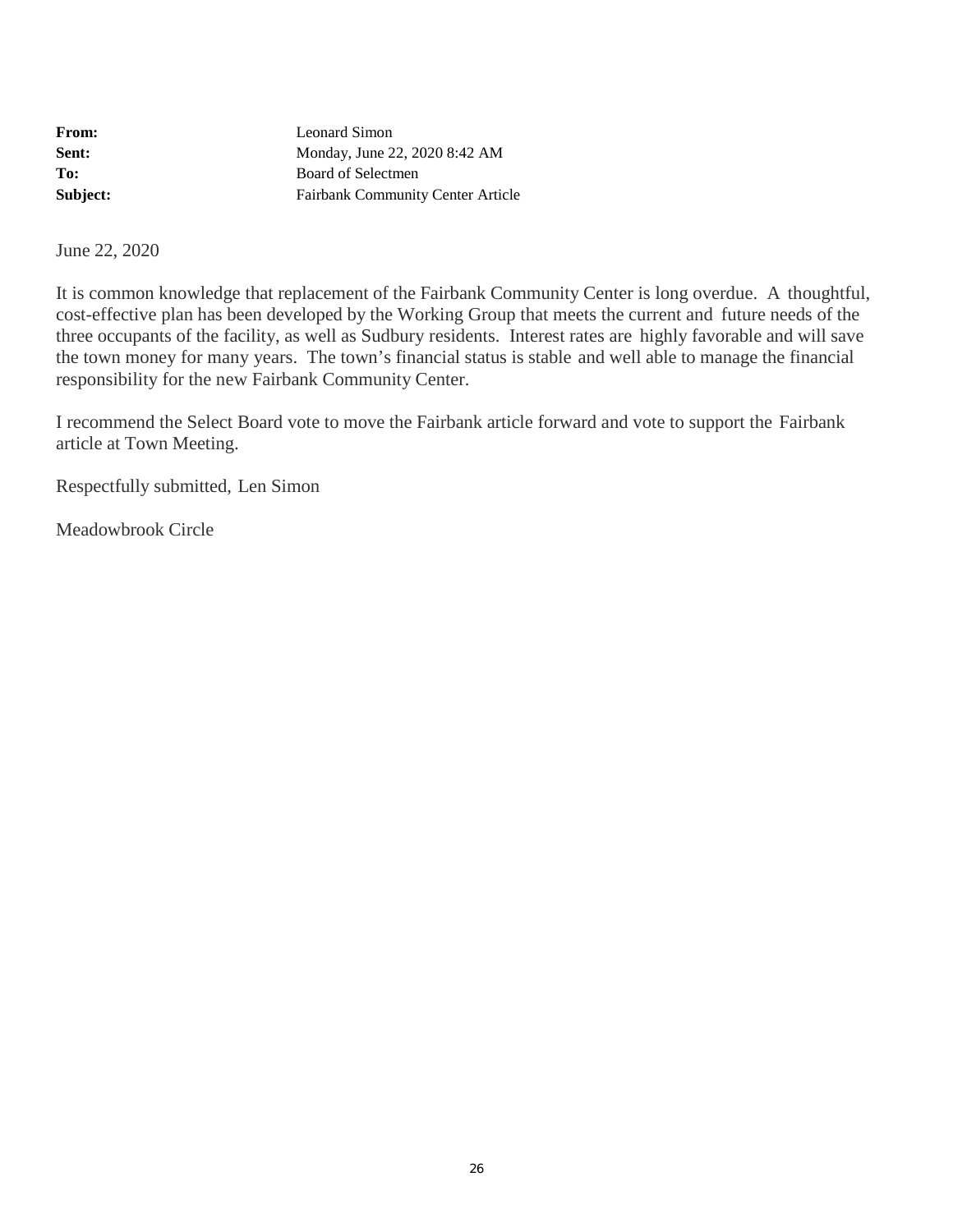| From:    | Donald Sherman                  |
|----------|---------------------------------|
| Sent:    | Sunday, June 21, 2020 11:18 PM  |
| To:      | Board of Selectmen              |
| Cc:      | Town Manager                    |
| Subject: | <b>Sudbury Community Center</b> |

- The Fairbank Community Center is important to our town and we need to allow it to move forward to the Annual Town Meeting in the fall.
- Our financial situation is solid.
- The historically low interest rates provide an opportunity to build this center with lower than expected tax impact to residents.

STATEMENT: Please do not let the town's seniors and other potential community center users down again**. It will** take 3 years before it is finished if you start today. I am 84, and I would like to see a community center before I die of old age! While I hope to live to 100, I don't want to wait that long for construction to finish! **Thank you** Attention Town Manager: I would like my statement put into the record and read at the Select Board Meeting.

Donald S Sherman 42 Raynor Rd. Sudbury, MA 01776 978‐443‐9450

From: Barbara Fisher **Sent:** Sunday, June 21, 2020 2:49 PM To: Board of Selectmen **Subject:** Fairbank Community Center

The Fairbank Community Center is important to our town and we need to allow it to move forward to the Annual Town Meeting in the fall.

Bobbi Fisher

"Very Grateful: The Story of My Hundred Year Old Mother and Me" Amazon.com

Click below for silence, solitude & simplicity [www.acottagebythesea.net](http://www.acottagebythesea.net/)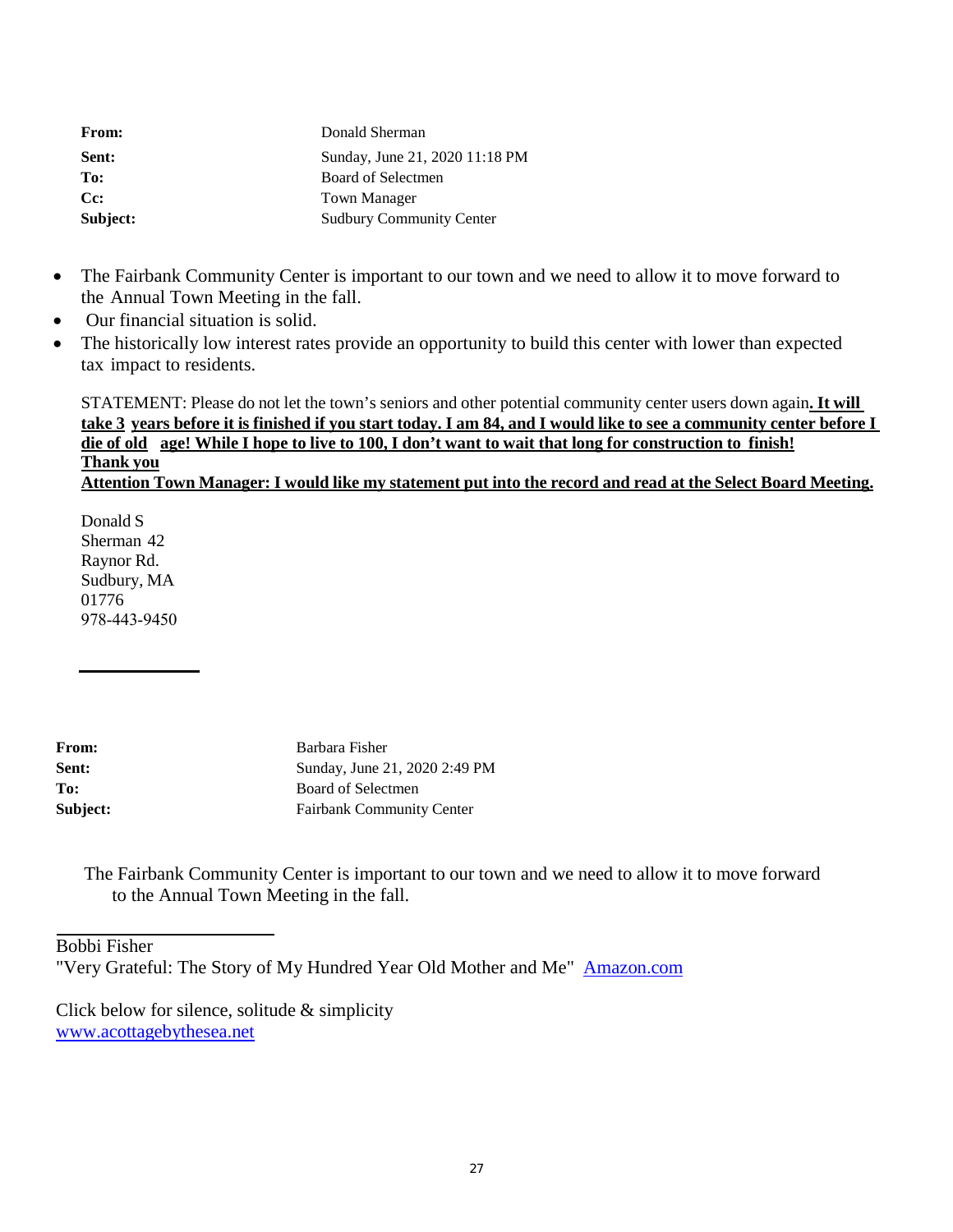| From:              | Margaret Espinola                           |
|--------------------|---------------------------------------------|
| Sent:              | Sunday, June 21, 2020 2:45 PM               |
| To:                | Board of Selectmen                          |
| $C_{\mathbb{C}}$ : | Peg Espinola                                |
| Subject:           | In support of the Fairbank Community Center |

As a 51-year resident of the Town of Sudbury and recent appointee to the COA, I would strongly support the COA position that the Fairbanks Community Center proposal be allowed to be discussed and voted on at Town Meeting in the fall. My understanding is that the town is actually in a good enough financial position at this time, despite COVID, to justify moving forward with the plan, which has been awaiting realization for such a long time. A new community center will benefit all of us in town—not just those who use the Center, but homeowners who should see their property values rise as a result of this amenity. I hope you will not move to indefinitely postpone but will include it on the Town Meeting agenda.

Sincerely yours,

Peg Espinola

| From:    | Ilse Andrews                             |
|----------|------------------------------------------|
| Sent:    | Sunday, June 21, 2020 12:04 PM           |
| To:      | <b>Town Manager</b>                      |
| Cc:      | Board of Selectmen                       |
| Subject: | <b>Fiarbank Community Center Project</b> |

Dear Mr. Hayes, dear Members of the Board of Selectmen,

It is my hope that this brief note can be read into the record by Mr. Hayes during the Select Board meeting in Sudbury on June 22, 2020.

When I first moved to Sudbury in May of 2018 in order to live at Orchard Hill, I was a bit despondent because I feared that it would be difficult to find stimulating and culturally diverse activities in which I could participate. That changed immediately when I began to receive the monthly newsletter from the Sudbury Senior Center. Every visit there has been a joy and an enriching experience.

I think the Senior Center - or better the Community Center - is very important to our town. Please make sure it moves forward to the Annual Town Meeting in the fall. Sudbury's financial situation is solid. Right now, the historically low interest rates provide an opportunity to build this Center with lower-than-expected tax impact to residents. I have attended one of Jeffrey Levine's presentations regarding the Fairbank Community Center Project. It is most thoughtfully planned and deserves to be implemented. Thank you, and best wishes.

Ilse Andrews 761 Boston Post Road, Apt. 212 Sudbury, MA 01776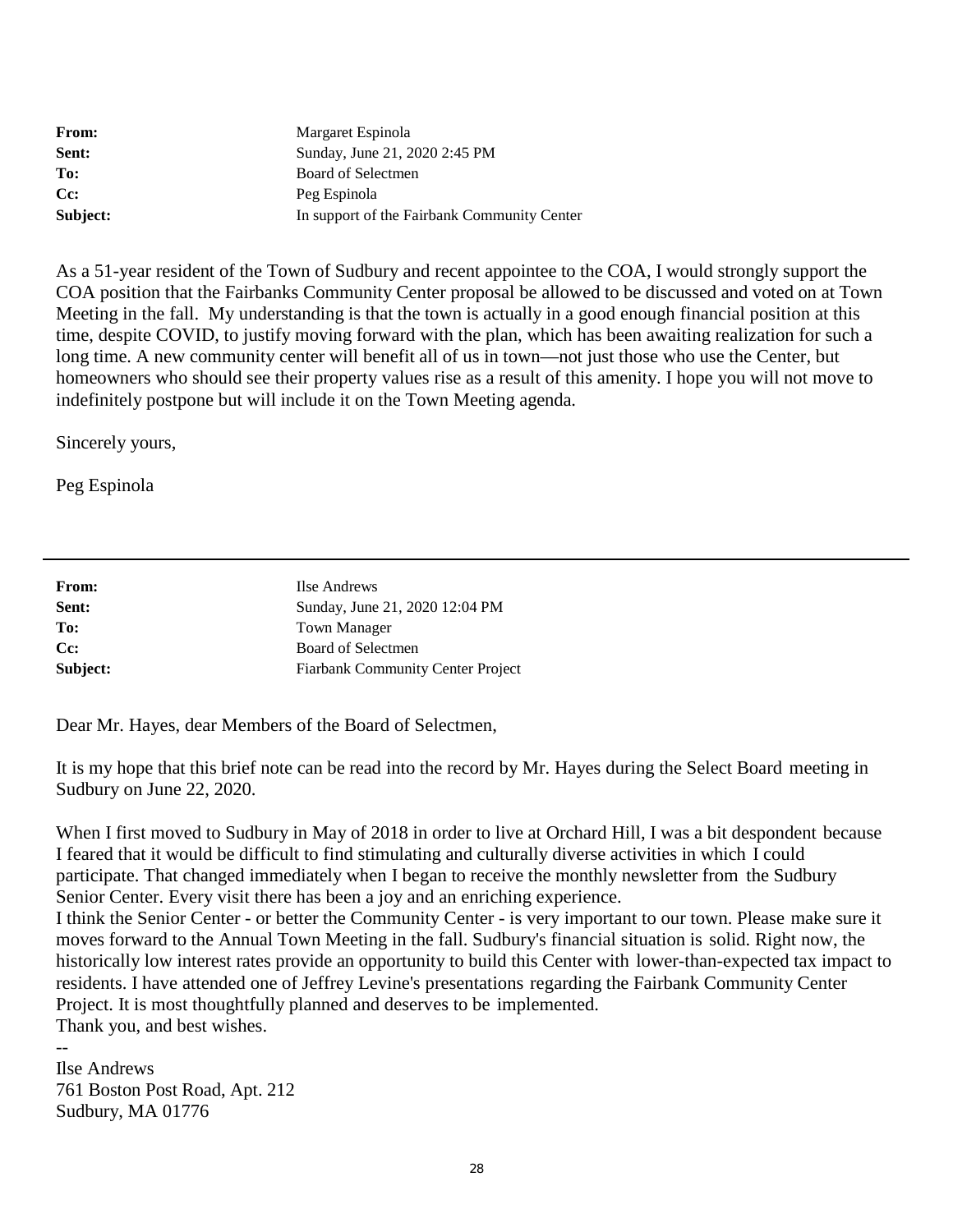| From:    | <b>Steve Brunner</b>                           |
|----------|------------------------------------------------|
| Sent:    | Sunday, June 21, 2020 11:42 AM                 |
| To:      | Board of Selectmen                             |
| Subject: | Fairbank community center project is important |

Hi Select people,

Please allow this project to move forward, I've voted for all the new schools, in my 25 years in Sudbury, which has made our community attractive to families. To balance this out, I believe we need a strong community center to further serve the needs of the community.'

--Steve Brunner 261 Goodman's Hill Rd, Sudbury, MA 01776

| From:    | Mary                              |
|----------|-----------------------------------|
| Sent:    | Sunday, June 21, 2020 11:03 AM    |
| To:      | Board of Selectmen                |
| Subject: | <b>Fairbanks Community Center</b> |

To all members,

We need this project to move forward. Not only as a senior and community volunteer I support the project for all. With current interest rates and budget the time is right.

Thank you. Robert and Mary McLaughlin

Sent from my iPhone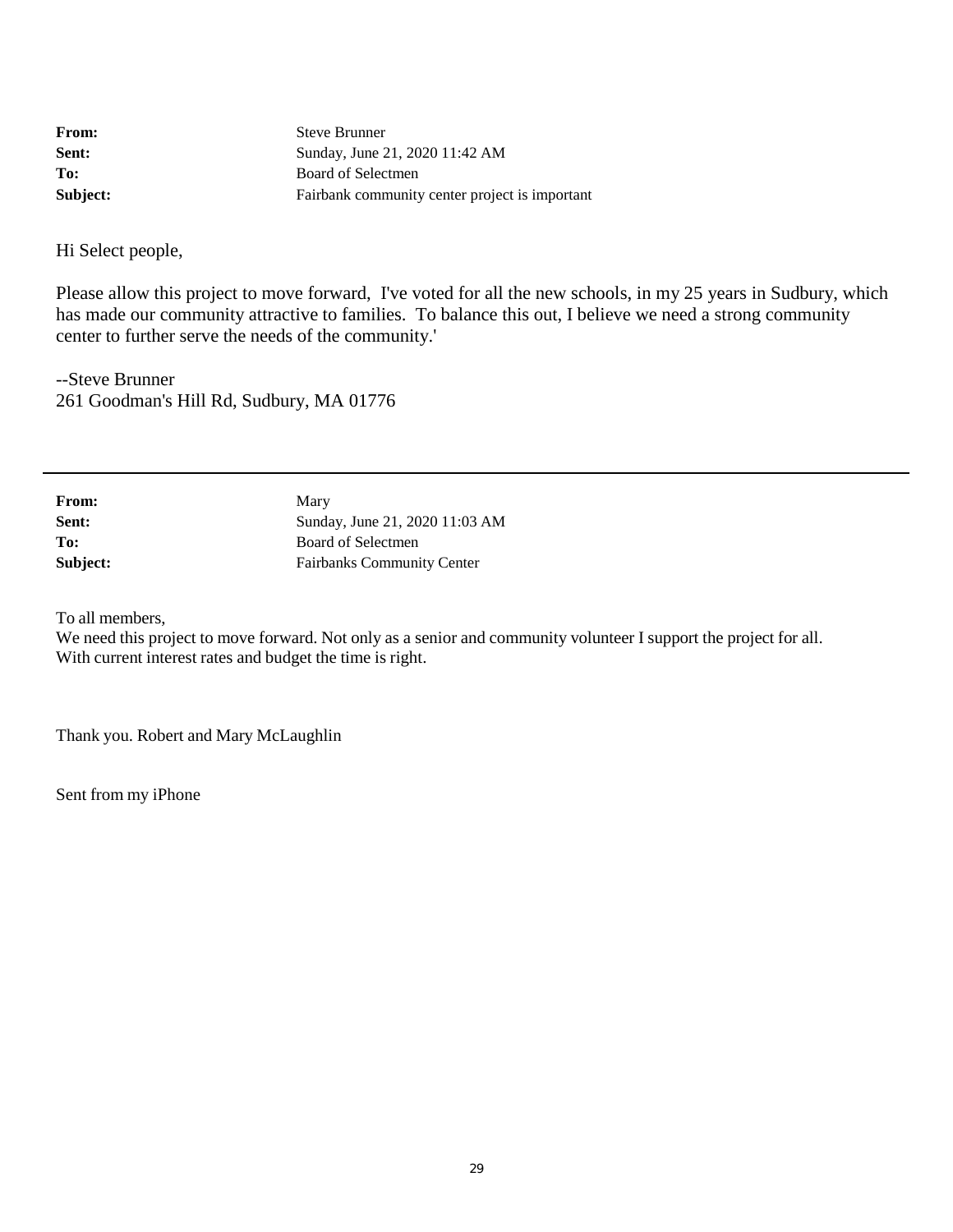From: Carol Clark **Sent:** Sunday, June 21, 2020 10:14 AM To: Board of Selectmen **Cc:** Mark Balcom **Subject:** Fairbank project

Hello,

We understand the Fairbank Community center project has the potential to be postponed indefinitely. I wanted to write to state we are in full support of this project, that it should not be postponed, as it will benefit all members of our community and Sudbury's financial position remains strong, even given the current pandemic.

This project, as currently designed by the committee is very well thought through with minimal expense to taxpayers and overall high value to the community. Further, it is a great opportunity for us, at this time, to take advantage of additional cost savings due to historically low interest rates. Please put this project forward at the town meeting. It has never been a better time to invest in our community.

Thank you, The Balcom/Clark Family 65 Atkinson Lane

| <b>From:</b> | <b>BARRY DAVID</b>             |
|--------------|--------------------------------|
| Sent:        | Sunday, June 21, 2020 10:09 AM |
| To:          | Board of Selectmen             |
| Subject:     | Looking ahead                  |

As leaders I'm sure you accept that you have a responsibility to plan for the future, not simply kick the can! 1.Why not negotiate better long term rates on outstanding debt? This can be done.

2.The community needs recreational, educational facilities. Our center is not appropriate and fully serving the whole town. Property has a worth based on what a town "values and supports". We can and should do better. 3. a new community center would keep Sudbury desirable and not have to be a huge financial burden going forward. Delaying the necessary always ends up costing more.

Thanks Barry David 70 Thunder rd

Sent from my iPhone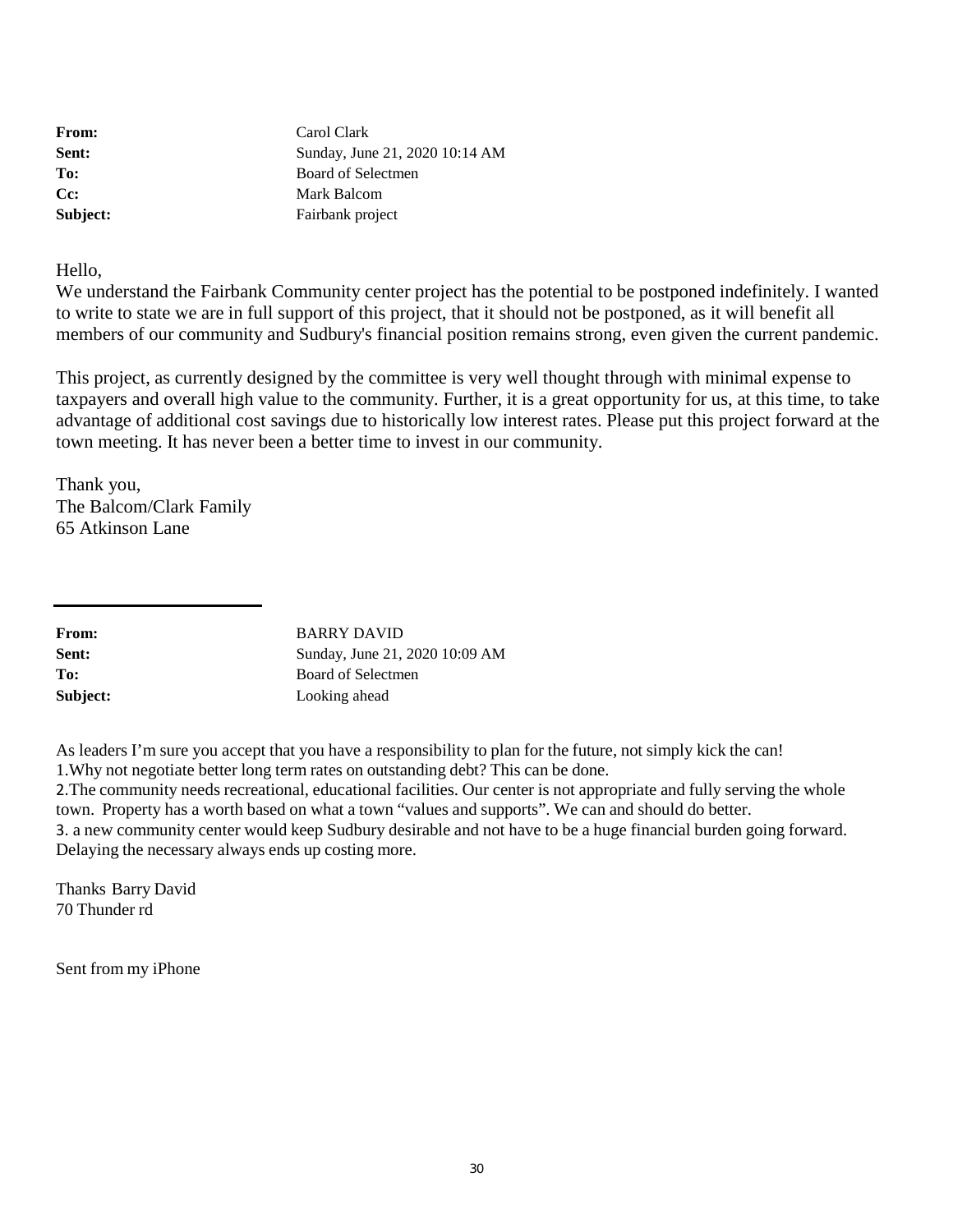| <b>From:</b> | lisa                                   |
|--------------|----------------------------------------|
| Sent:        | Saturday, June 20, 2020 8:29 PM        |
| To:          | Board of Selectmen                     |
| Subject:     | message regarding meeting on $6/23/20$ |

To the Select Board,

I am writing in support of the Fairbank project. I am writing to ask you to allow it to move forward to the Annual Town Meeting in the fall.

I have been a member of this community for almost 14 years, and am raising 3 children here. My family has taken advantage of many of the Fairbank and Atkinson programs and feel they are a crucial part of our community. I have always believed a community center has so much more potential than this facility could deliver in its current condition. The Fairbank Community Center is important to our town and in order for it to properly provide community programs for our residents, it is important that we take action now. I have seen this project get delayed too many times.

Please allow the Fairbank project to move forward to the Annual Town Meeting this fall:

- The Fairbank Community Center is important to our town currently and for its future.
- Our financial situation is solid.

- The historically low interest rates provide an opportunity to build this center with lower than expected tax impact to residents.

Thank you for your consideration,

Lisa Schwarzwald 27 Surrey Ln

| Daniel Silvia                            |
|------------------------------------------|
| Saturday, June 20, 2020 12:24 PM         |
| Board of Selectmen                       |
| <b>Fairbank Community Center Project</b> |
|                                          |

Hello,

Based on the latest Select Board meeting, Sudbury is on sound fiscal footing. Further, given current interest rates, financing for projects is inexpensive. Given the condition of the existing Community Center, I don't see why this project wouldn't move forward.

Dan Silvia 3 Russet Lane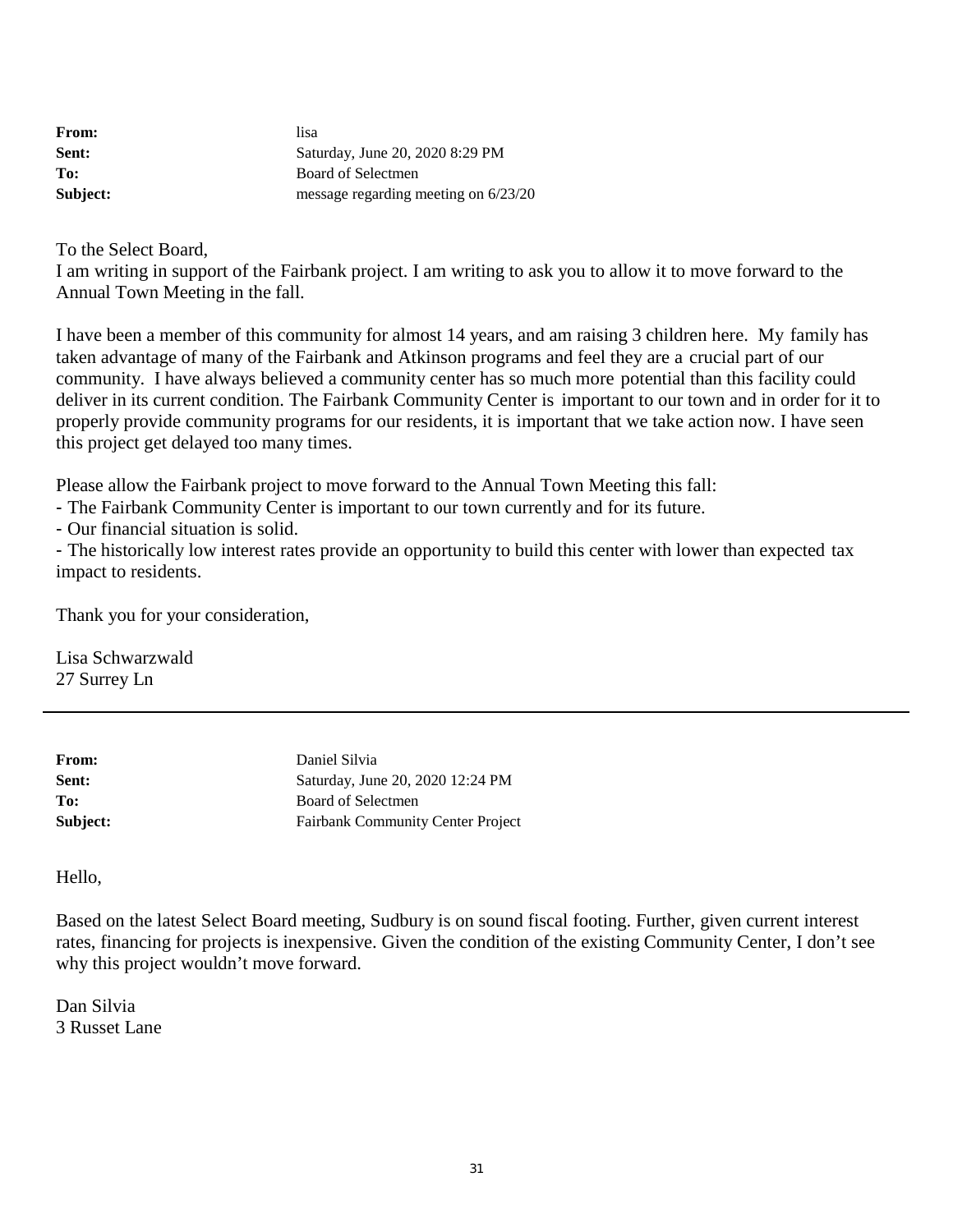| From:    | Pat Pakos                         |
|----------|-----------------------------------|
| Sent:    | Saturday, June 20, 2020 10:49 AM  |
| To:      | Board of Selectmen                |
| Subject: | <b>Fairbanks Community Center</b> |

The new center is important to our town and all of its residents. The topic should be discussed at the town meeting. Our financial situation is sound Low interest rates will provide an opportunity to build a center with lower than expected tax impact on residents PLEASE READ MY LETTER AT THE PUBLIC COMMENT PERIOD SO EVERYONE CAN HEAR FROM ME.

Regards,

Pat Pakos 231 Nobscot Rd Sudbury, MA

| From:    | Abby Kaufman                          |
|----------|---------------------------------------|
| Sent:    | Saturday, June 20, 2020 10:47 AM      |
| To:      | Board of Selectmen                    |
| Subject: | Fairbank Center should not be shelved |

To the Board of Selectmen,

I feel strongly that Covid should not derail moving forward with a new Fairbank Community Center. If anything, the town will need this gathering space more than ever once the pandemic is over.

The current building is in disrepair. On rainy days, the roof leaks. The building is falling apart, and at some point will not be safe for use. Where will the Recreation and Senior Center programs go then? And where will you house the Sudbury Public Schools department?

Shelving this project will cost the town and taxpayers MORE the longer we delay it. If the town is in good financial standing, as your board says it is, we need to make this project a priority. With historically low interest rates, the time to move on this project is now.

Please share my letter during your meeting Monday night.

Thank you,

Abby Kaufman 17 Butler Place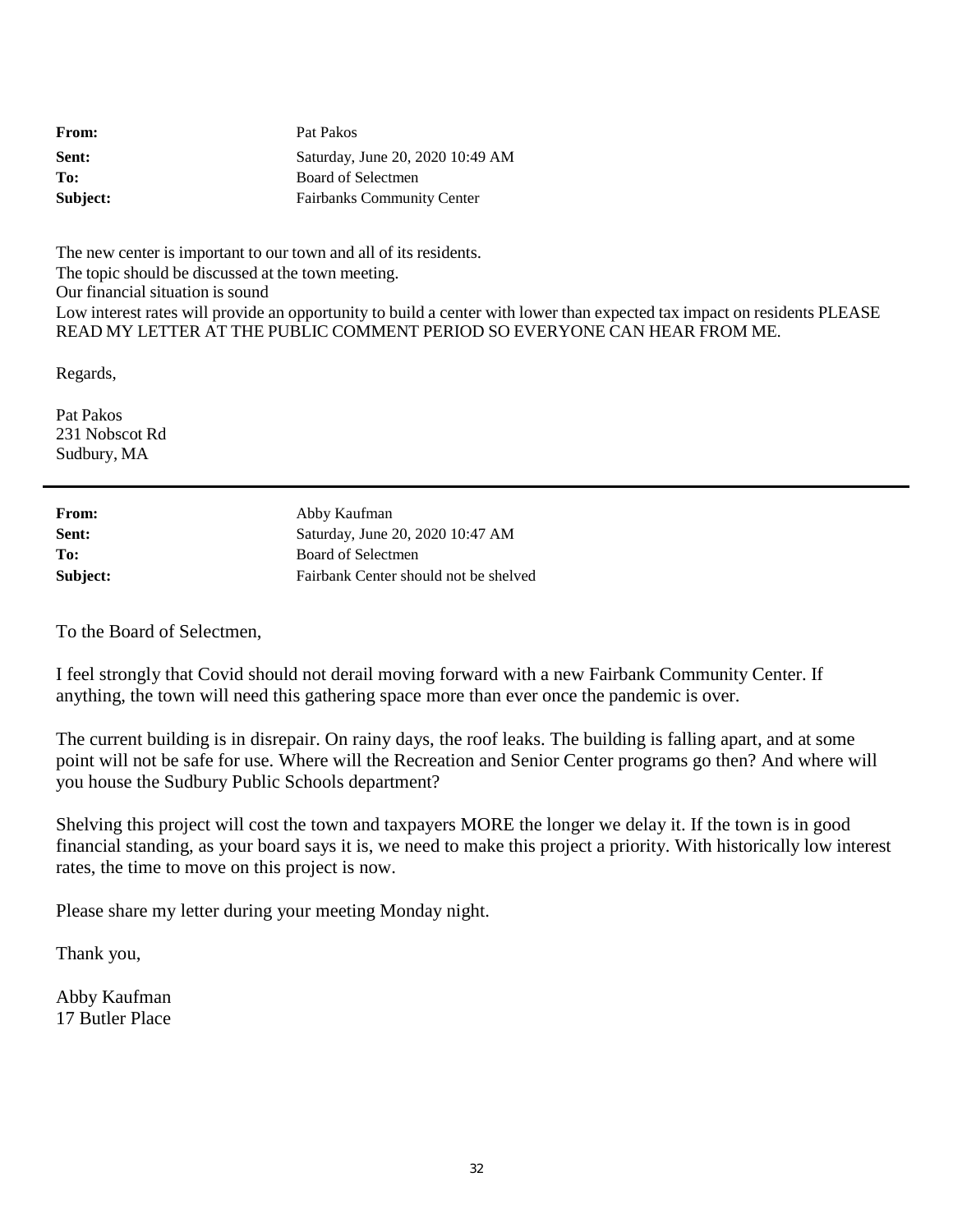## **Documents & Exhibits – 6/22/20**

**1.** Open in regular session and immediately vote to enter Executive Session to consider the purchase, exchange, lease or value of real property if the chair declares that an open meeting may have a detrimental effect on the negotiating position of the public body, pursuant to General Laws chapter 30A, §21(a)(exception 6) with respect to the CSX rail corridor.

## **Attachments:**

- 1.a CSX Appraisal ES Memo 2020 May 12
- 1.b 2020 CSX Acquisition Timeline Revised BOS May 2020
- 1.c [CSX Sudbury Rail Corridor Colliers Appraisal 20200506](file://ServerFL1/selectmen/Scanned%20Agenda%20Matl%202020/05.12/CSX%20Sudbury%20Rail%20Corridor%20Colliers%20Appraisal%2020200506.pdf)

**2.** Also to review and possibly release executive session meeting minutes, pursuant to G.L. c. 30A, §  $21(a)(7)$  "[t]o comply with, or act under the authority of, any general or special law or federal grant-in-aid requirements" ("Purpose 7"), citing to the Open Meeting Law, G.L. c. 30A, §§ 22(f), (g).

## **Attachments:**

- 2.a MGL CH30A Sect 22 minutes of meetings
- 2.b 01-13-15 ES approved
- 2.c 04-04-15 ES approved
- 2.d 12-22-15 ES approved
- 2.e 03-20-18 ES approved
- 2.f 04-11-18 ES approved
- 2.g 06-5-18 ES approved
- 2.h 07-17-18 ES approved
- 2.i 07.30.18 ES approved
- 2.j 09-25-18 ES approved
- 2.k 10-30-18 ES approved
- 2.l 03-12-19 ES approved
- 2.m 03-21-19 ES approved

**4.** As the Local Licensing Authority, vote on whether to approve the applications of Rossini's Pizzeria (418 Boston Post Road), Soul of India (103 Boston Post Rd),Twenty-Nine Rustic Mediterranean (29 Hudson Rd), Conrad's Restaurant (120 Boston Post Rd) and Max and Leo's Artisan Pizza (470 North Rd) for Temporary Outdoor Seating Permits effective through November 1, 2020, or until COVID-19 Order No. 35 is rescinded, whichever is sooner, reverting to their original licensed premises on that date.

## **Attachments:**

4.a 6.22.20 Temp Outdoor Seating Applications and Feedback\_v5

**5.** Vote to approve a request dated June 15, 2020 from Robert L. Pouliot, President, Boardwalk Storage Solutions, LLC, to grant permission for one 32 ft. temporary office trailer at 554 Boston Post Road from June 2020 through June 2021, subject to approval of the Building Inspector.

## **Attachments:**

5.a Request for construction trailer\_memo

5.b Request for construction trailer, 554 Boston Post Road, Board of Selectmen, 061520

- 5.c Temp Trailer site plan, Sudbury Self Storage
- 5.d Temporary Business trailer regulations

## **6.** Discussion and possible vote on Board policies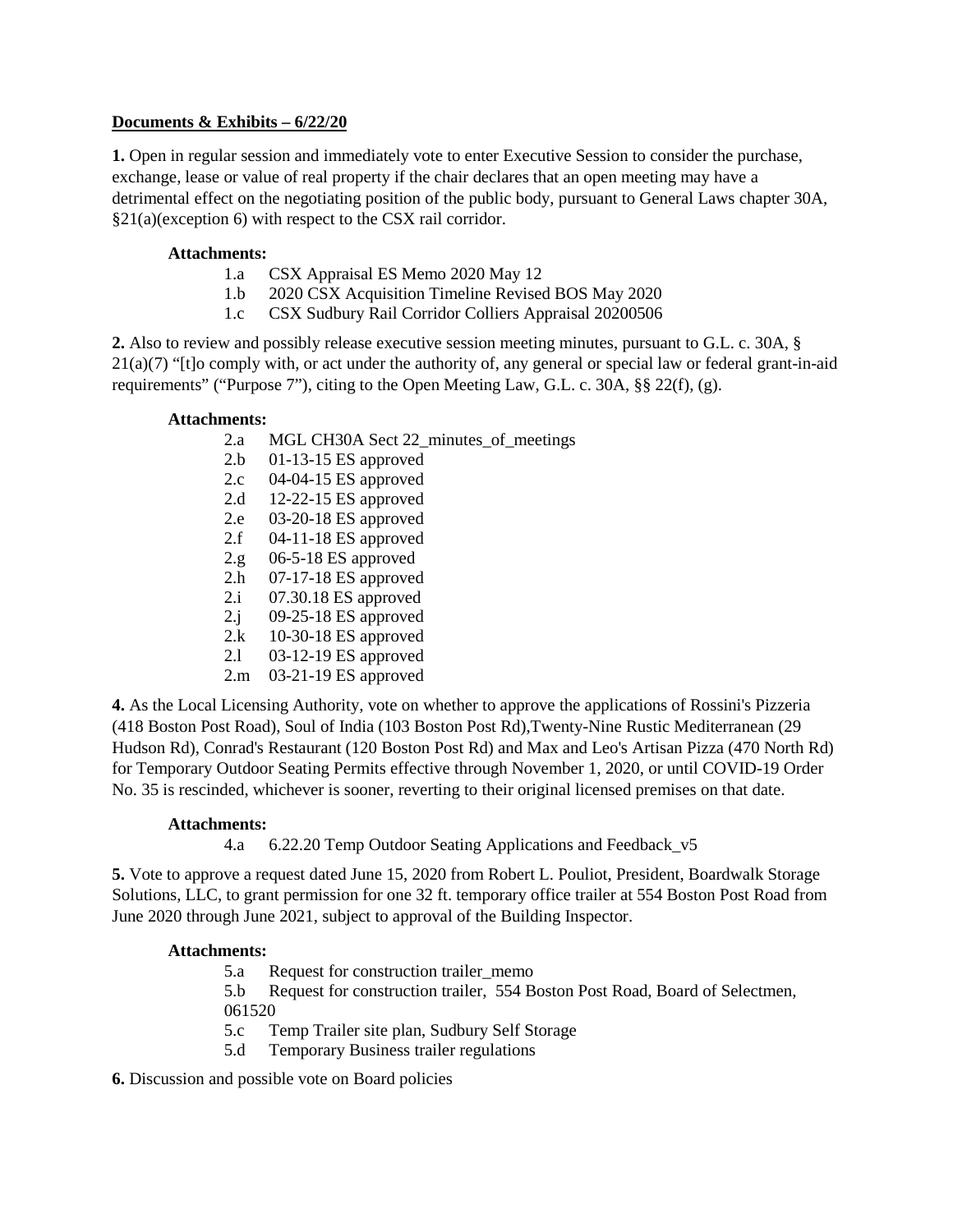#### **Attachments:**

- 6.a Selectmen Policiesfinal\_May26
- 6.b Policy Wikipedia
- 6.c CommitteesBoardsCommissionsManual

**7.** Discussion and possible vote on Key Performance Indicators (KPI) as requested by Selectman Schineller.

#### **Attachments:**

7.a Project Status and KPIs

**8.** Continued discussion on Safety and Race Community Conversation forum

## **Attachments:**

8.a Race and Safety Community Conversation Flyer\_deadline extended

**9.** Update and possible vote on Transportation Committee membership and mission statement.

#### **Attachments:**

9.a SUDBURY TRANSPORTATION COMMITTEE update Oct2019

9.b Transportation comm members

**10.** Discussion on submission of Ballot questions for the Nov. 3 state election, and potentially provide ballot questions at the June 22 meeting.

#### **Attachments:**

10.a Klein\_memo

10.b 2018 Ballot Questions Nov 6 state election

10.c Town of Sudbury Information to Voters\_Ballot Questions

**11.** Review Town Meeting articles, possibly take positions on articles, and assign motions and presentations.

## **Attachments:**

- 11.a Copy of Articles list ATM 2020 05-26-20
- 11.b Warrant Articles for 5-26 BOS meeting
- 11.c Girish\_Pathak\_email
- 11.d Buried\_utility\_cables\_Pathak\_update

**13.** Vote to approve proposed amendment to Housing Trust Declaration of Trust.

## **Attachments:**

13.a Proposed Amendment to the Housing Trust Declaration of Trust

**14.** Review regular session minutes of 5/5/20, 5/12/20, 5/26/20 and possibly vote to approve minutes.

## **Attachments:**

- 14.a BOS\_draft1\_5.05.20\_for\_review
- 14.b BOS draft1 5.12.20 for review
- 14.c BOS\_draft1\_5.26.20\_min\_for\_review

**15.** Vote to request letter of support from the Board of Selectmen for application to the 604B Grant Program.

## **Attachments:**

15.a 604B Grant - Hop Brook PowerPoint (1)